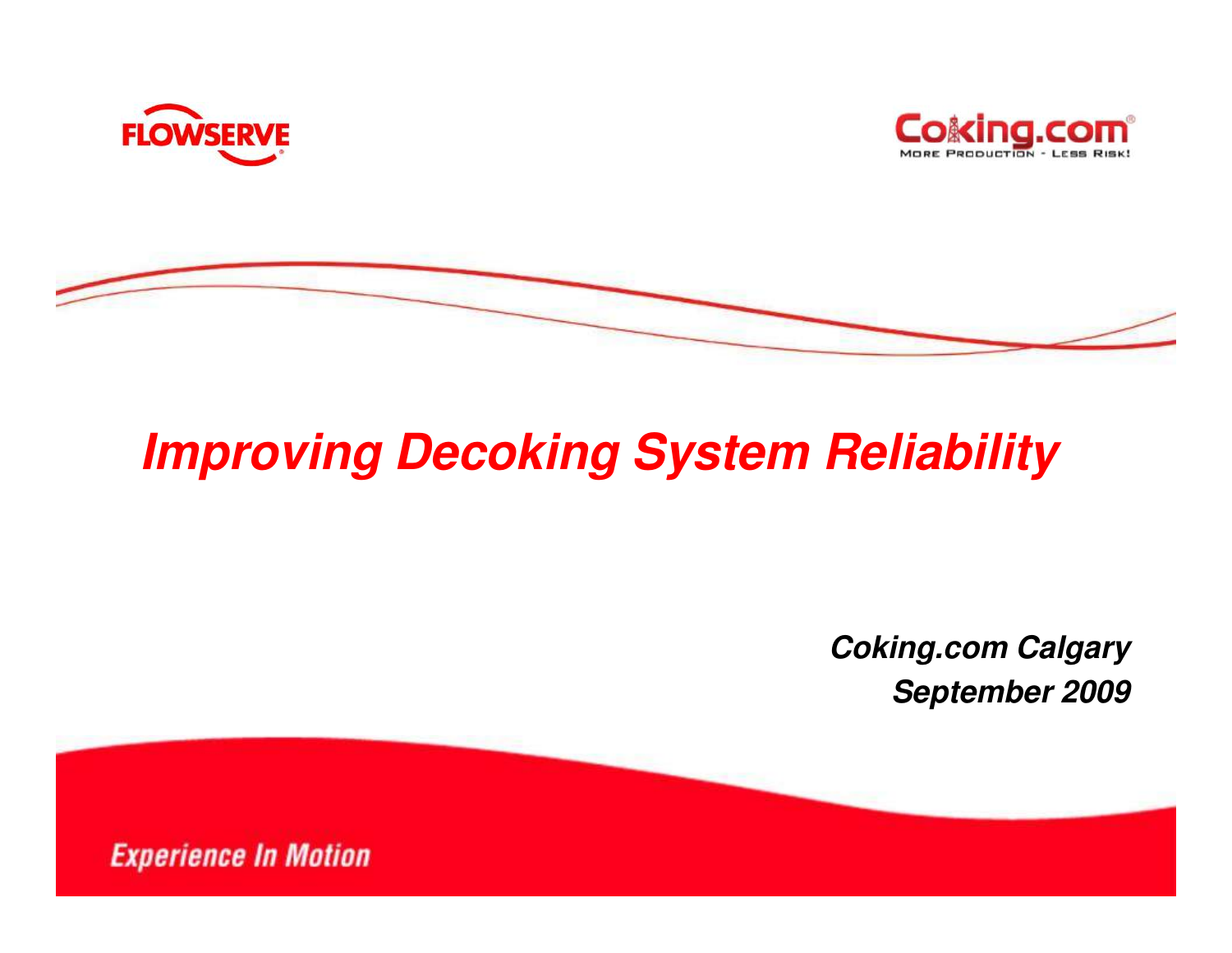#### **Flowserve Overview**



Flowserve is the recognized world leader in supplying pumps, valves, seals automation and services to thepower, oil, gas, chemical and other industries.

With more than 14,000 employees in more than 56 countries, we combine our global reach with a localpresence.

Serving the process industries with a strong history of brand names and industry experience

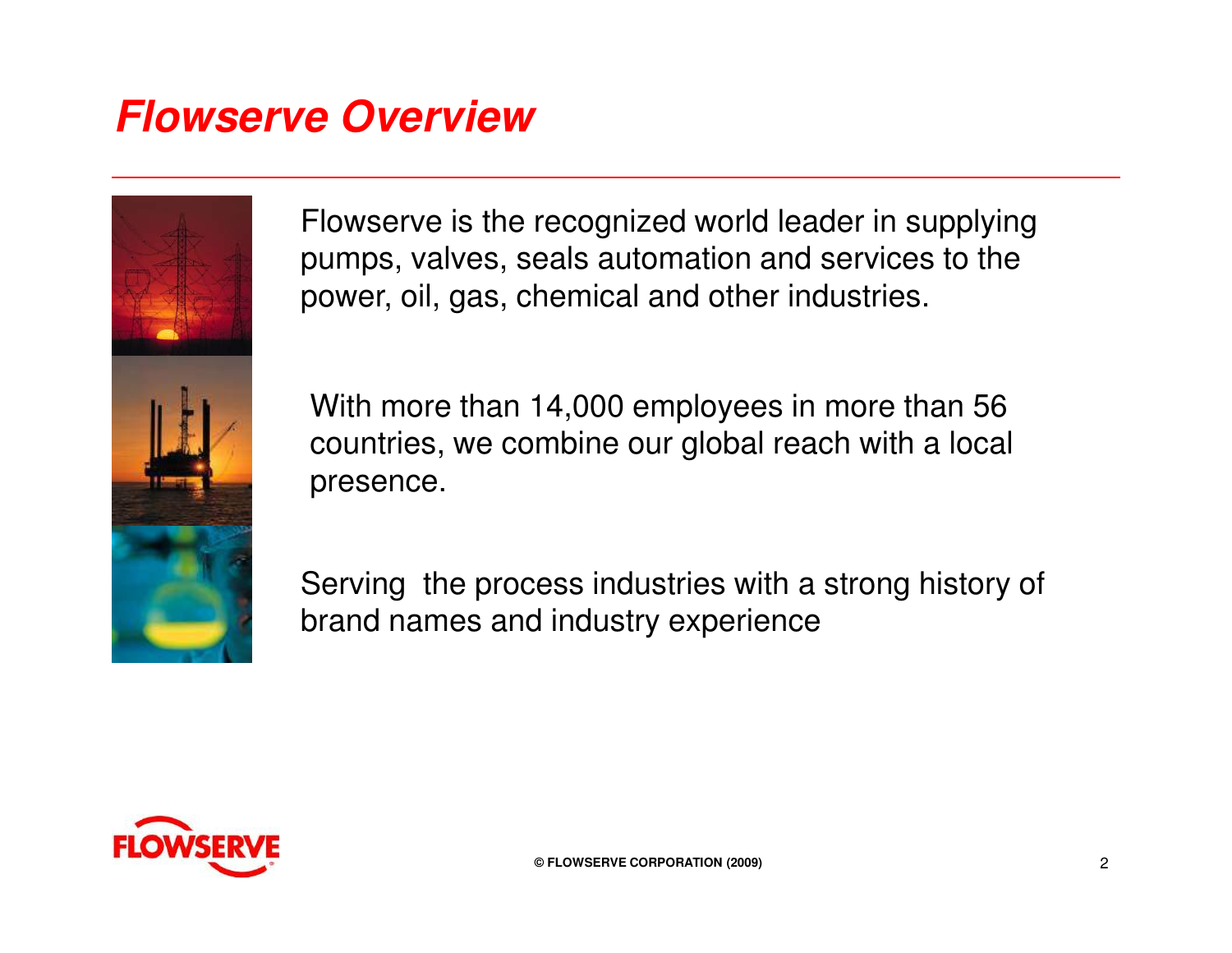#### **Flowserve History**

- $\mathbb{Z}^2$  The Flowserve heritage dates back to the 1790 founding of Simpson & Thompson
- $\mathcal{C}_{\mathcal{A}}$  The company was created in 1997 with the merger of two leading fluid motion and control companies – BW/IP and Durco International
- $\overline{\phantom{a}}$  The Flowserve Corporation includes more than 50 companies and product brands



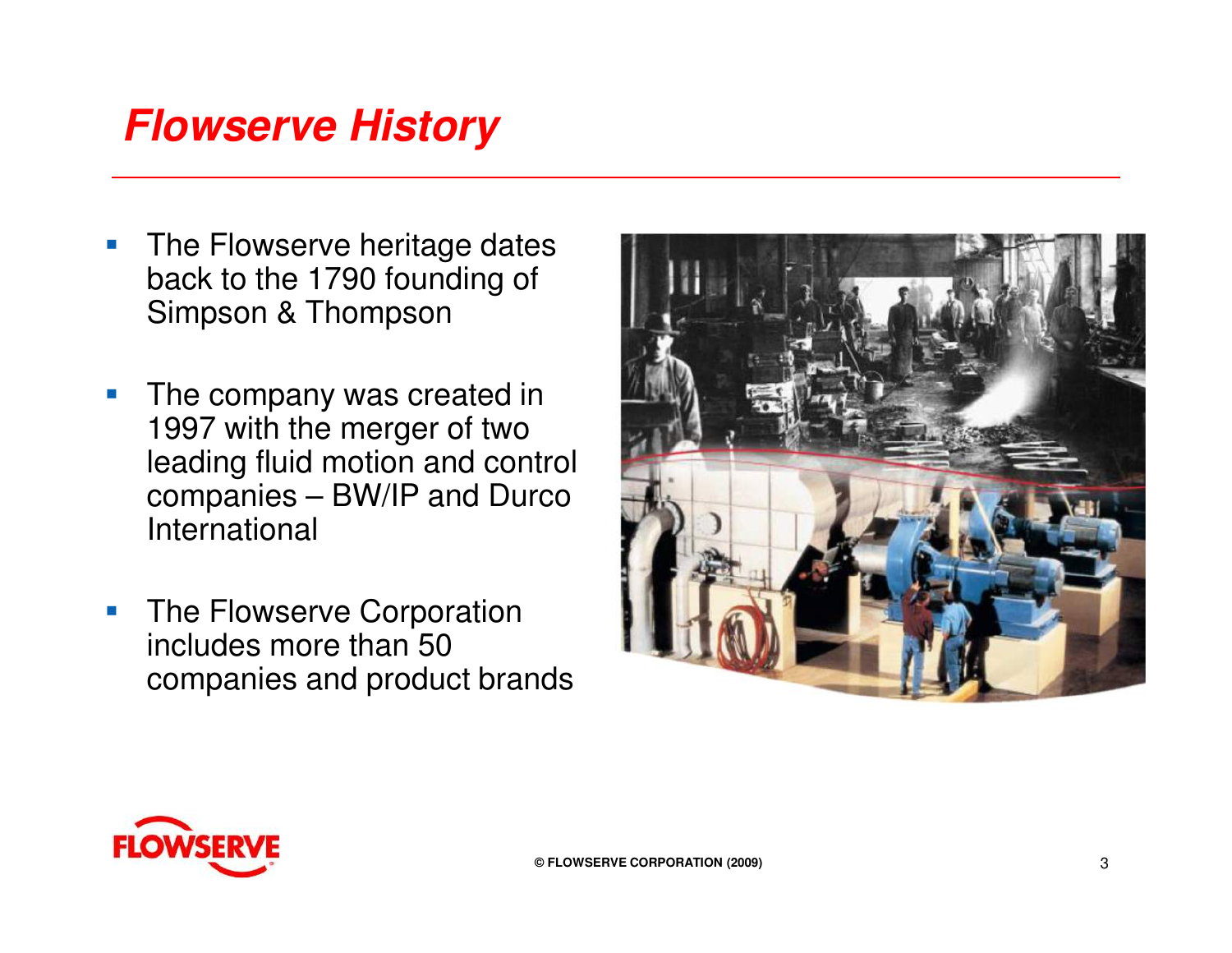#### **Breadth of Flowserve Products**



**Food and Beverage Waste Water • Clean Water • Aerospace •Pharmaceuticals • Agriculture • Navy/Marine** 

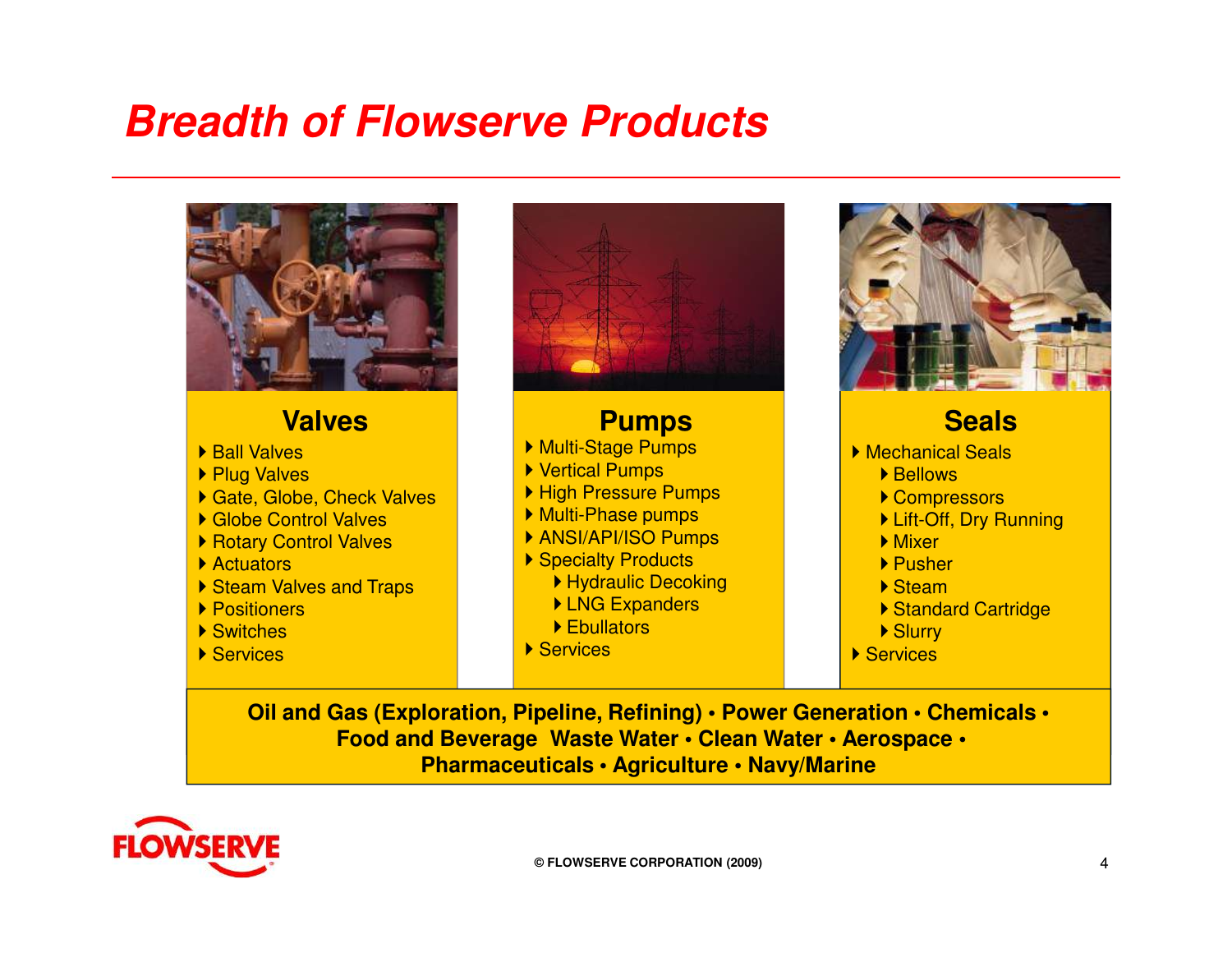## **Hydraulic Decoking Systems**

Flowserve is the recognized world leader for decoking

• Combined technology of **Alternative Combined technology of** and heritage companies





- **Reliable operation since 1938**
- **Operating in over 150 delayed coker units worldwide**

Continuously developing solutions to improvesafety, reliability and value to refiners

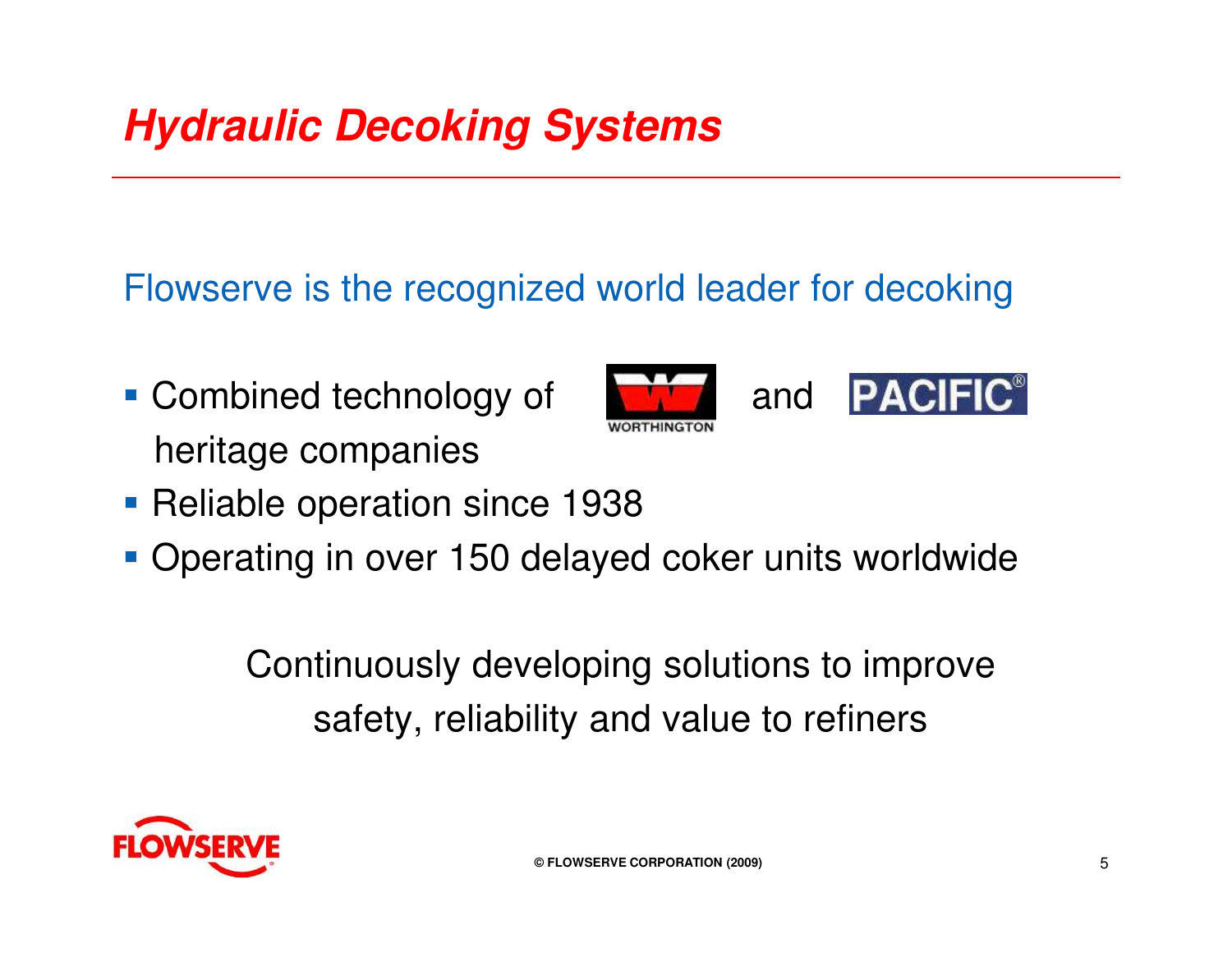### **Challenges facing end users**



- $\overline{\mathbb{R}}$ Reduced operating budgets flat
- $\overline{\mathbb{R}^2}$ Rising energy costs
- $\mathcal{L}_{\mathcal{A}}$  Spare parts inventory
	- Availability, carrying costs
- $\left\vert \cdot \right\vert$ Unplanned or Emergency breakdowns
- $\mathcal{C}^{\mathcal{A}}$  Lack of useful data / too much data
	- •Expertise in what it all means
- $\left\vert \cdot \right\vert$  Aging workforce
	- •Rotating equipment expertise retiring

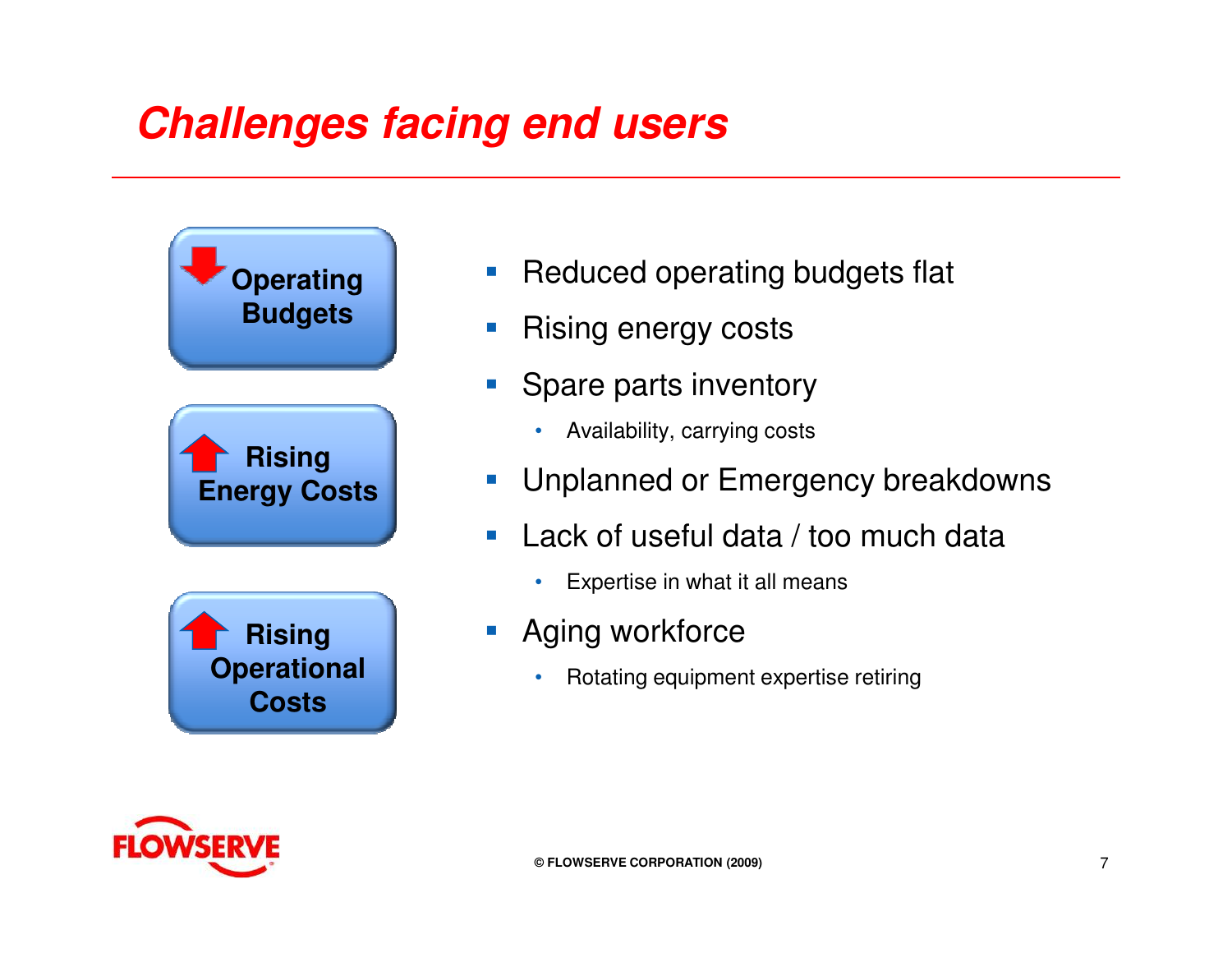#### **Reducing Cost & Maximizing Reliability**

**Continually** optimize Don't just fix **Strategic** it, improve it **Alignment Proactive Fix it before** (shared vision it breaks across unit) Performance Measures Eliminate **Planned Defects Integrating Fix it after** (supply, mfg, it breaks Predictable logistics, eng) **Improve Scheduled Precision Reactive Coordinated Differentiating** Don't fix it (new system Redesign performance) **Unpredictable** Regressive **Cost Focus Alliances Reactionary Value Focus** 

#### **Maintenance Models**

- $\Box$ **Training**
- $\mathcal{C}$  Failure prevention technology
- $\mathcal{L}_{\mathcal{A}}$ **Predictive** maintenance
- $\mathcal{C}^{\mathcal{A}}$  Energy monitoring & optimization
- $\mathcal{L}_{\mathcal{A}}$  Additional consultative services
	- • Inventory reduction management assistance
	- Outsource repair/rebuild •activities
	- **Engineering services** •

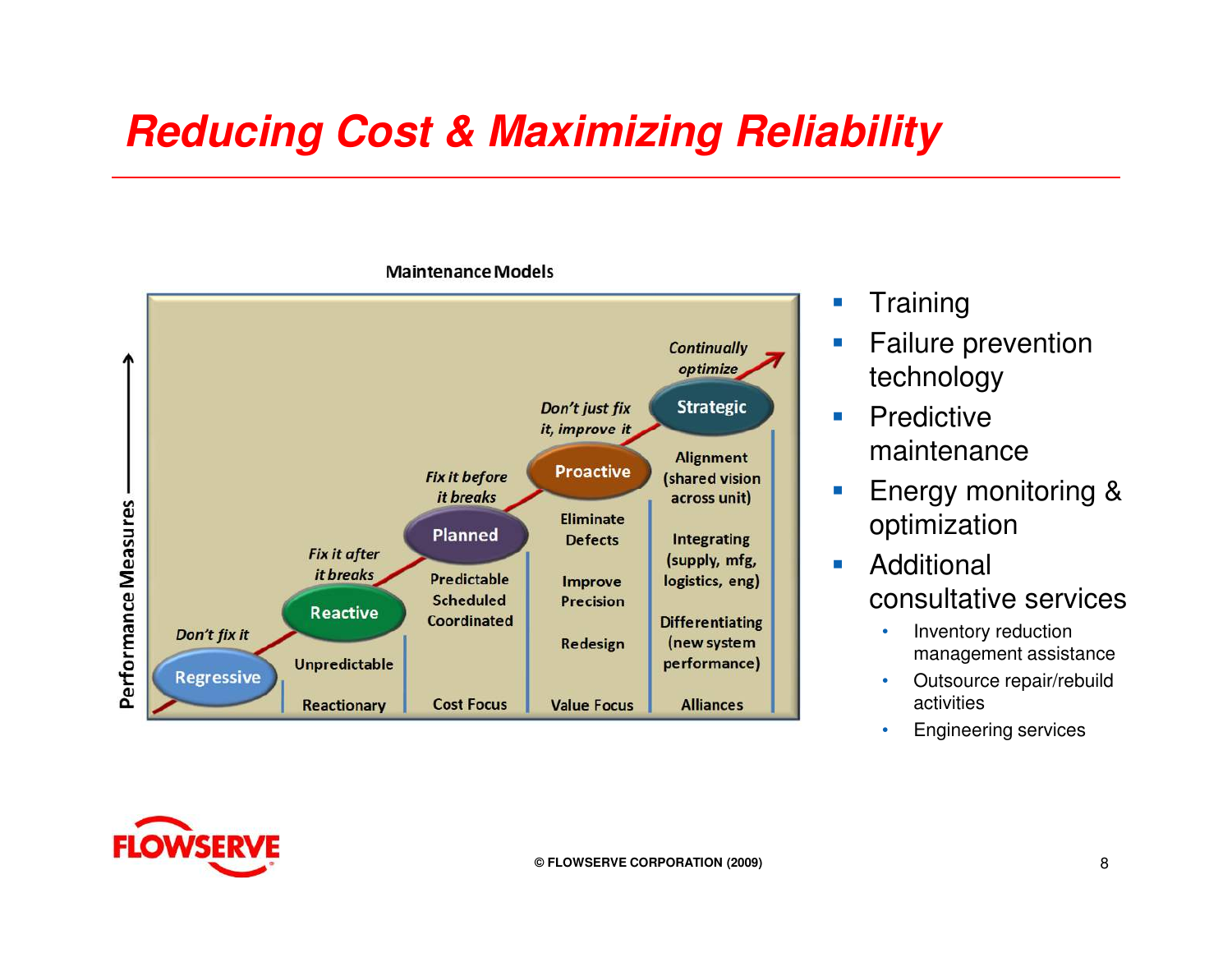## **Hydraulic Decoking Systems**

- 1. Remove coke from drum
- 2. Protect personnel
- 3. Maximize performance and reliability



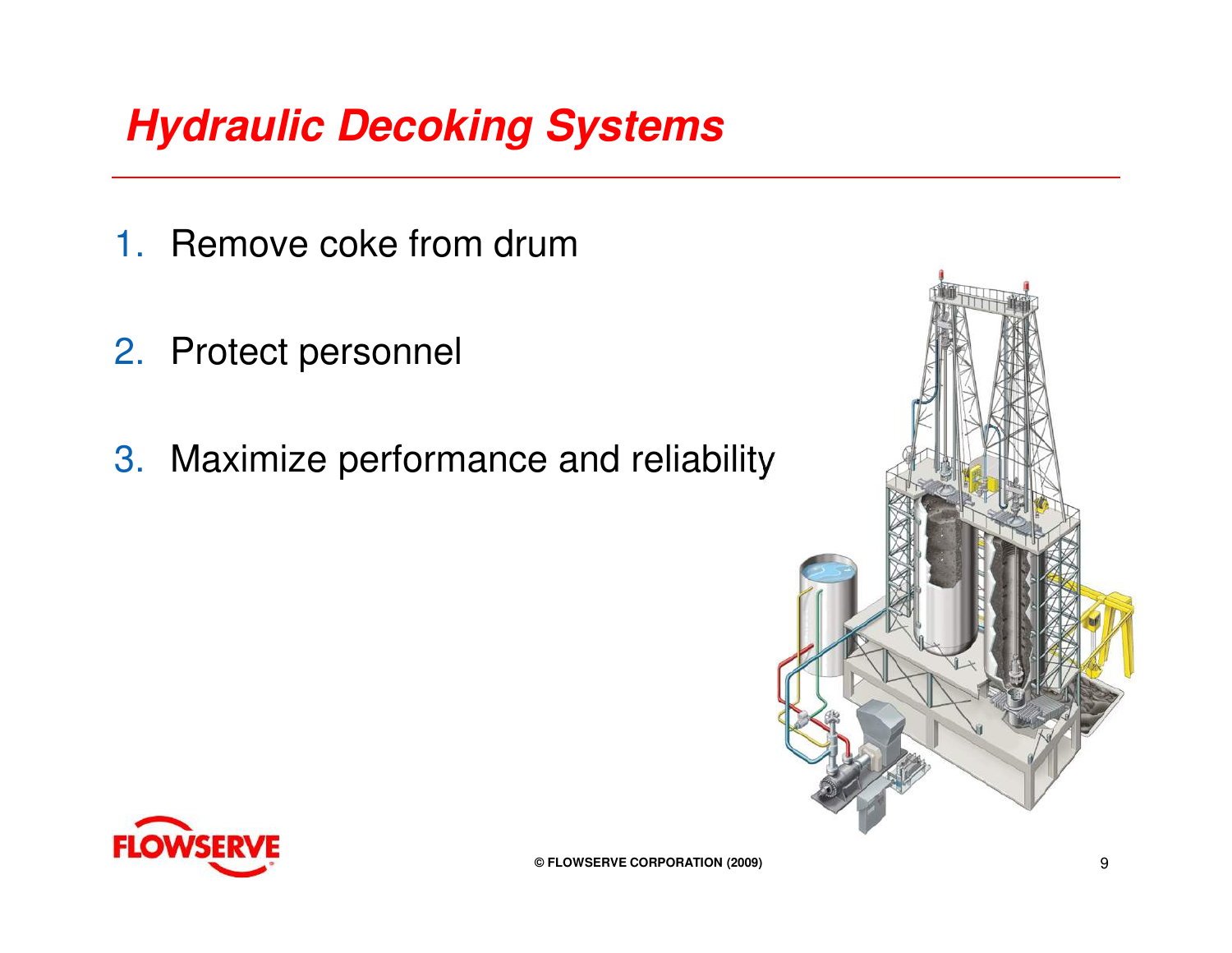#### **Hydraulic Decoking Systems**



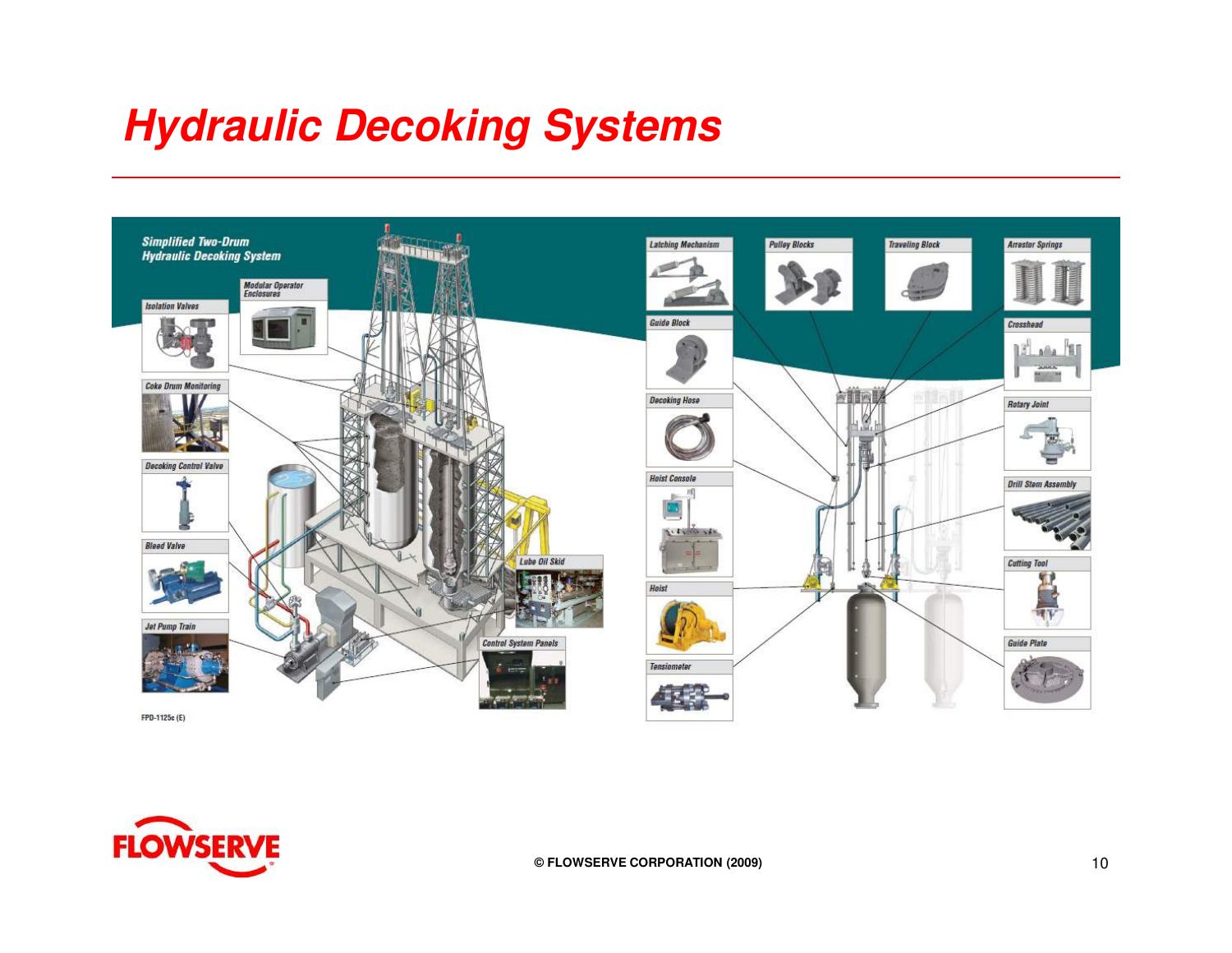#### **Online Assurance™ for Hydraulic Decoking**

- $\mathcal{O}(\mathbb{R})$  Utilizes system operational data for conversion into actionable information
- $\mathcal{O}(\mathbb{R})$  Goal is to improve reliability, availability and efficiency of the decoking system



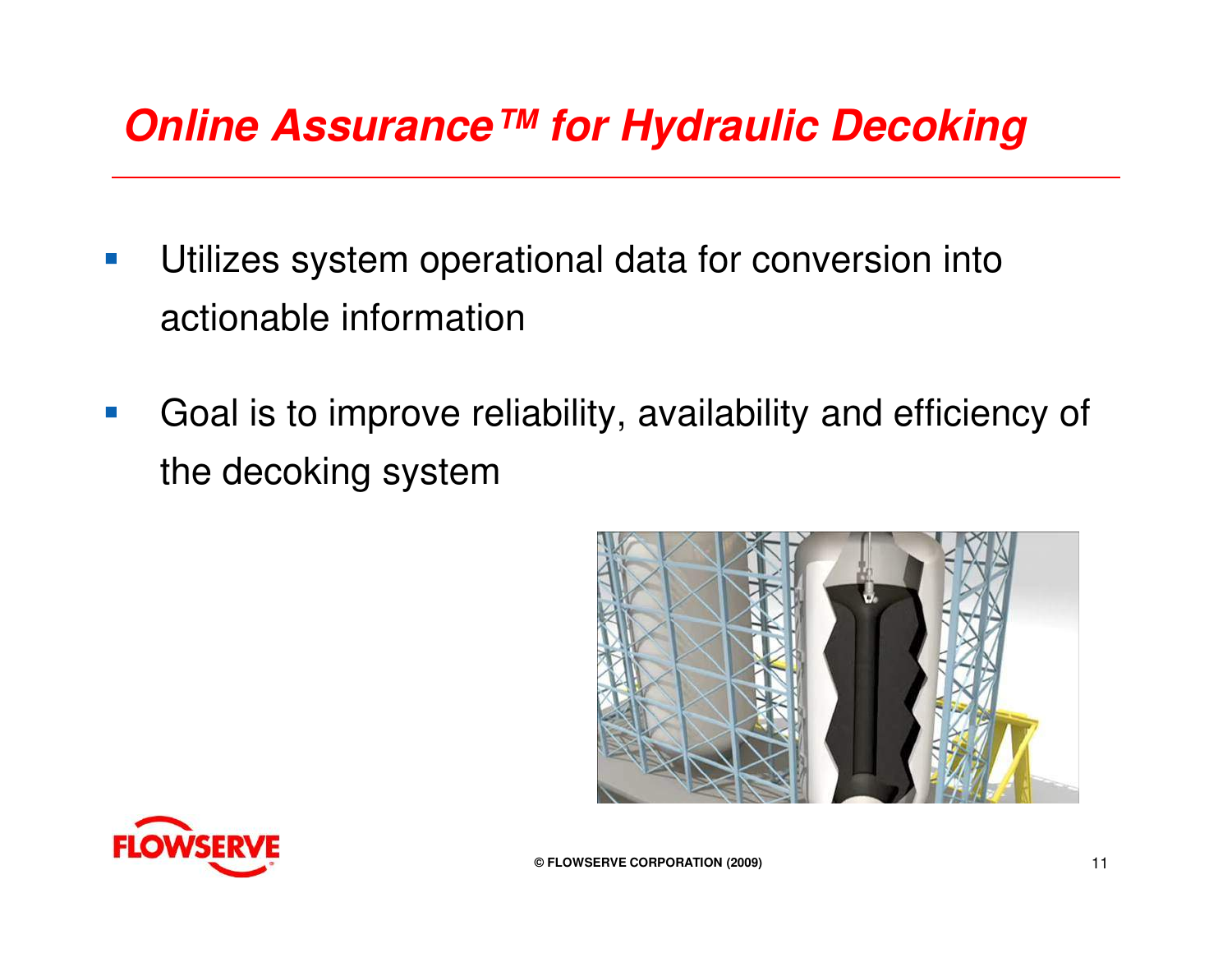## **Online Assurance for Hydraulic Decoking**

- $\mathcal{L}_{\mathcal{A}}$ Real-time equipment monitoring and control systems
- **Advanced diagnostics algorithms which predict** equipment behavior and provide information to help prevent unplanned or emergency breakdowns
- **Intelligent algorithms for automated control of the** decoking process
- **Customized data viewing portals for global access to** actionable information

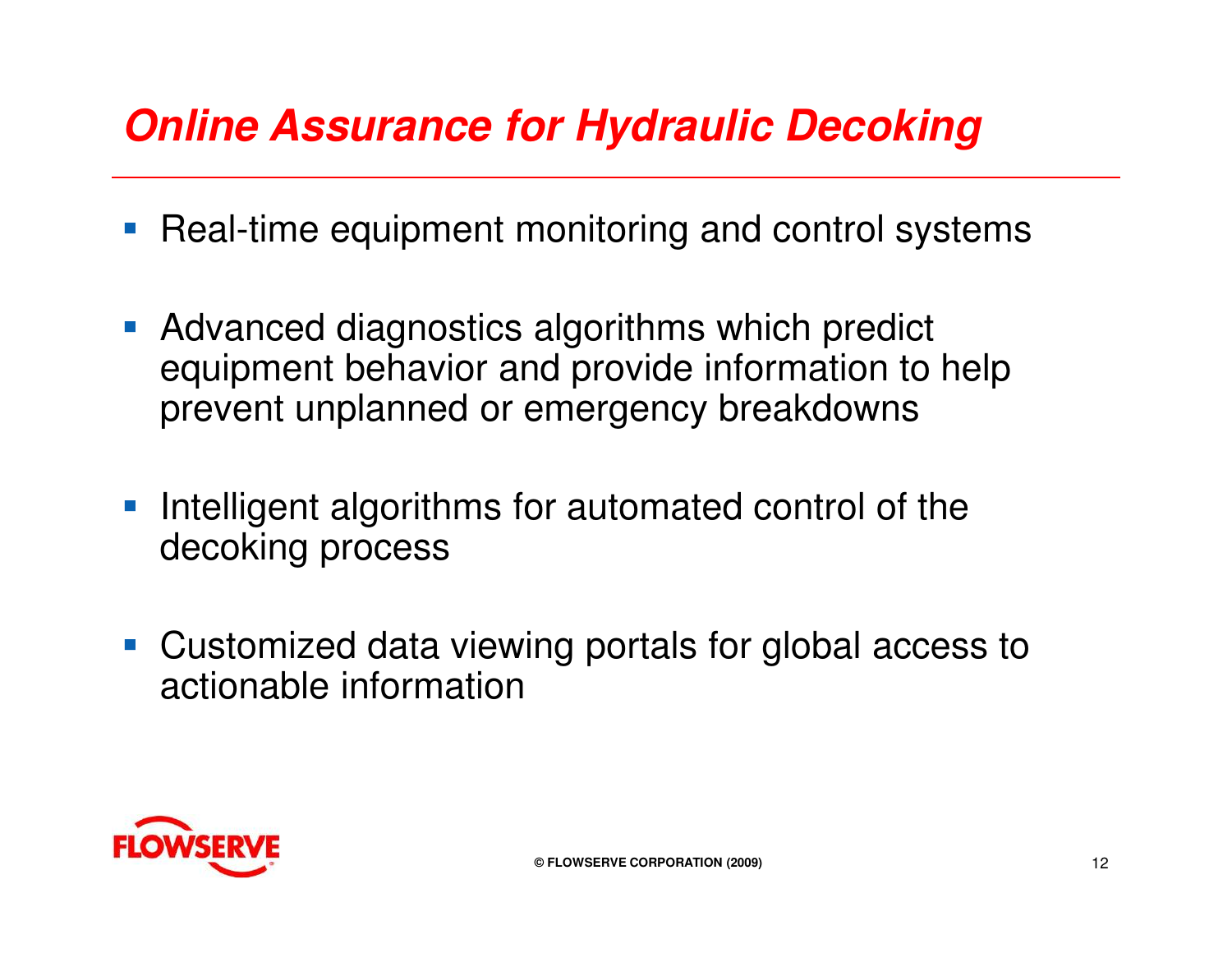## **Real-time equipment monitoring**





**© FLOWSERVE CORPORATION (2009)**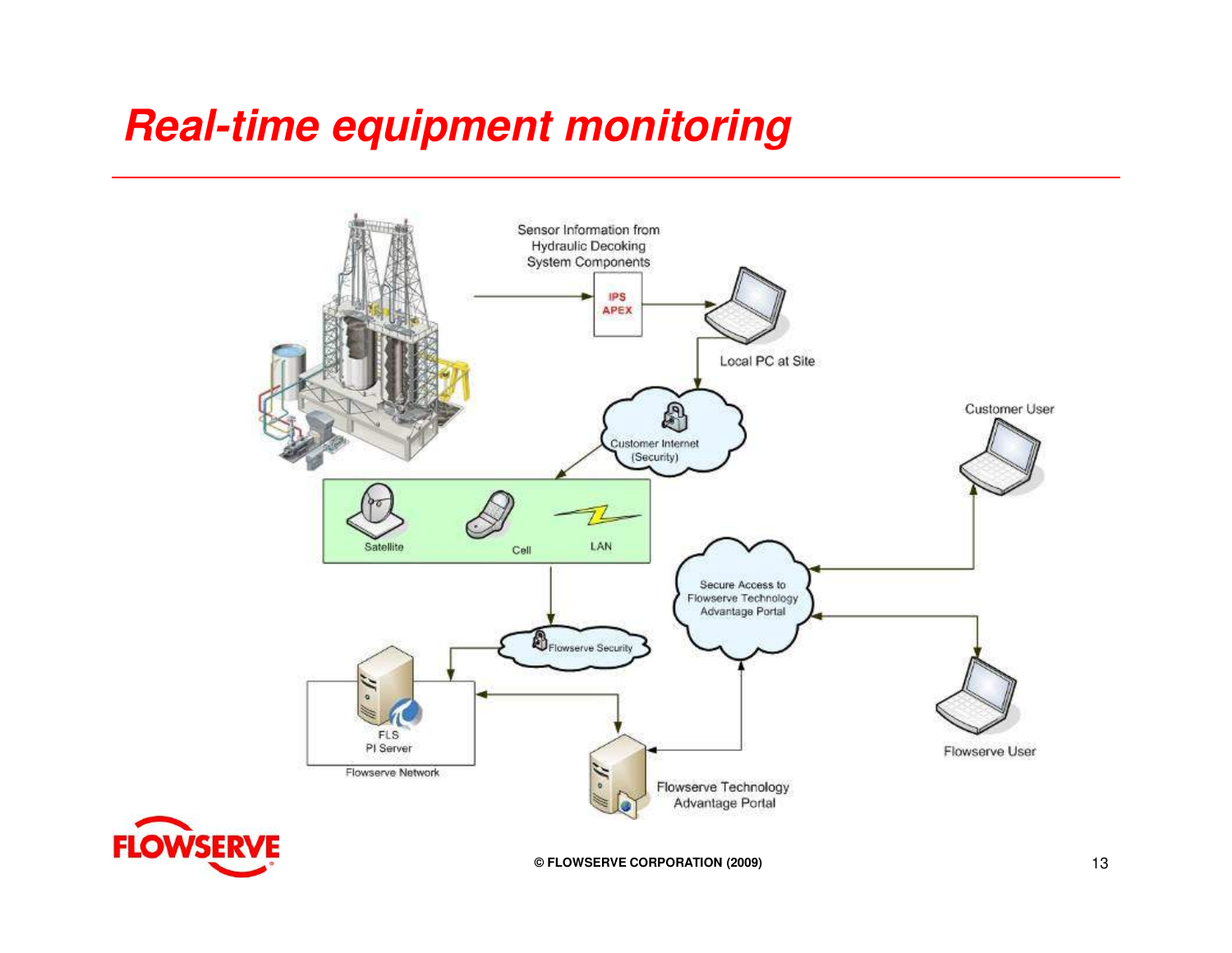### **Decoking System Diagnostics**

- **Jet pump performance, pressures and** cutting times to assess cutting nozzle wear
- **Decoking valve differential pressures and** flows for proactive maintenance
- **Rotary joint bearing vibration, gear box oil** condition and seal leakage for proactive maintenance
- **Equipment in-service counters for preventive** maintenance reminders



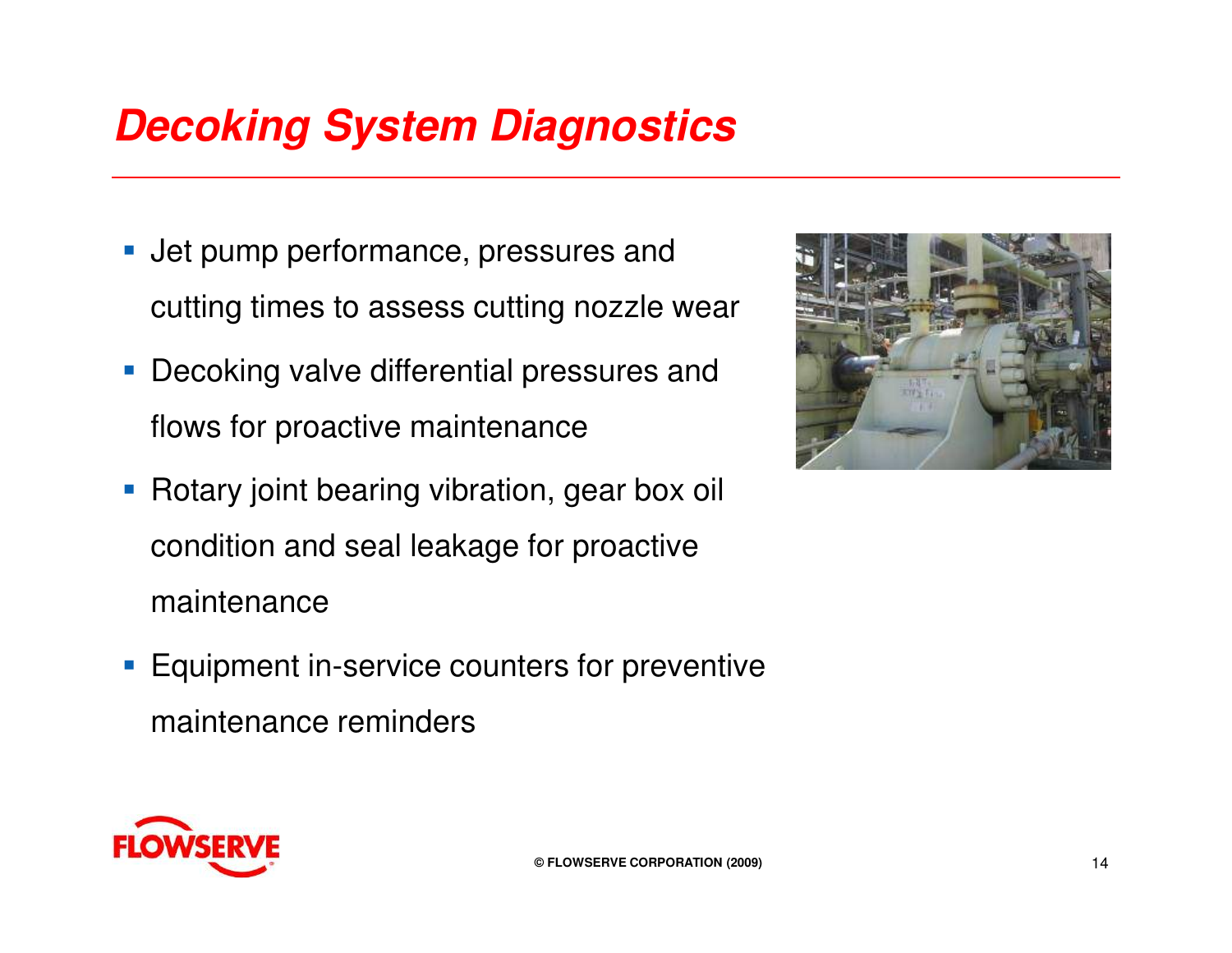

Fully automated systems

- $\mathcal{L}_{\mathcal{A}}$  Embedded intelligence and advanced algorithms to process signals and control the cutting process
- $\mathcal{L}_{\mathcal{A}}$ Automatic coke cutting with continuous feedback
- $\mathcal{L}_{\mathcal{A}}$ Operator consulting only required for exceptions

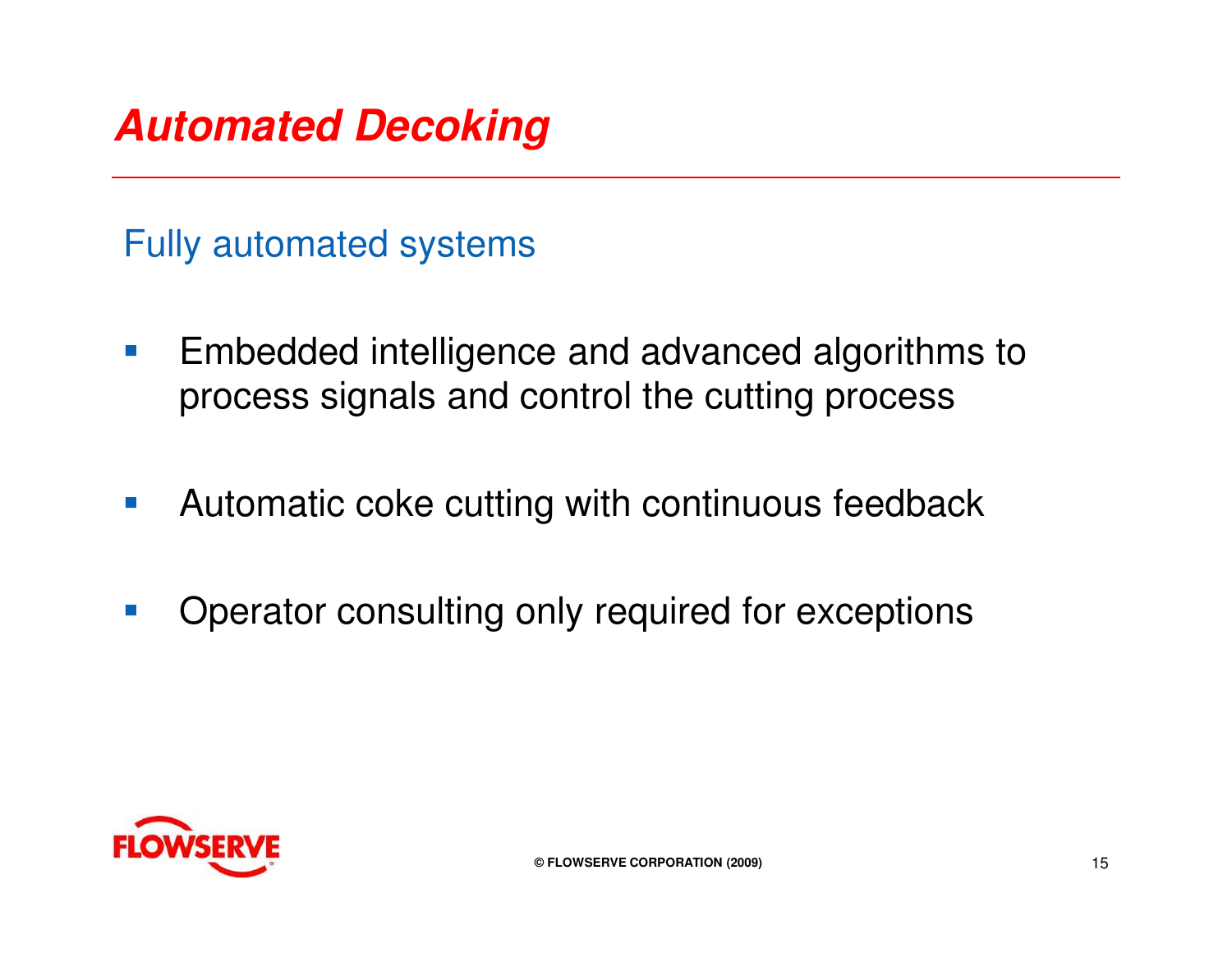#### **Automated Decoking**

#### **Benefits**

- **Improved cutting personnel safety**
- Process efficiency and consistency
- $\mathcal{L}_{\mathcal{A}}$ Improved equipment reliability
- **Data recording for process optimization or** troubleshooting

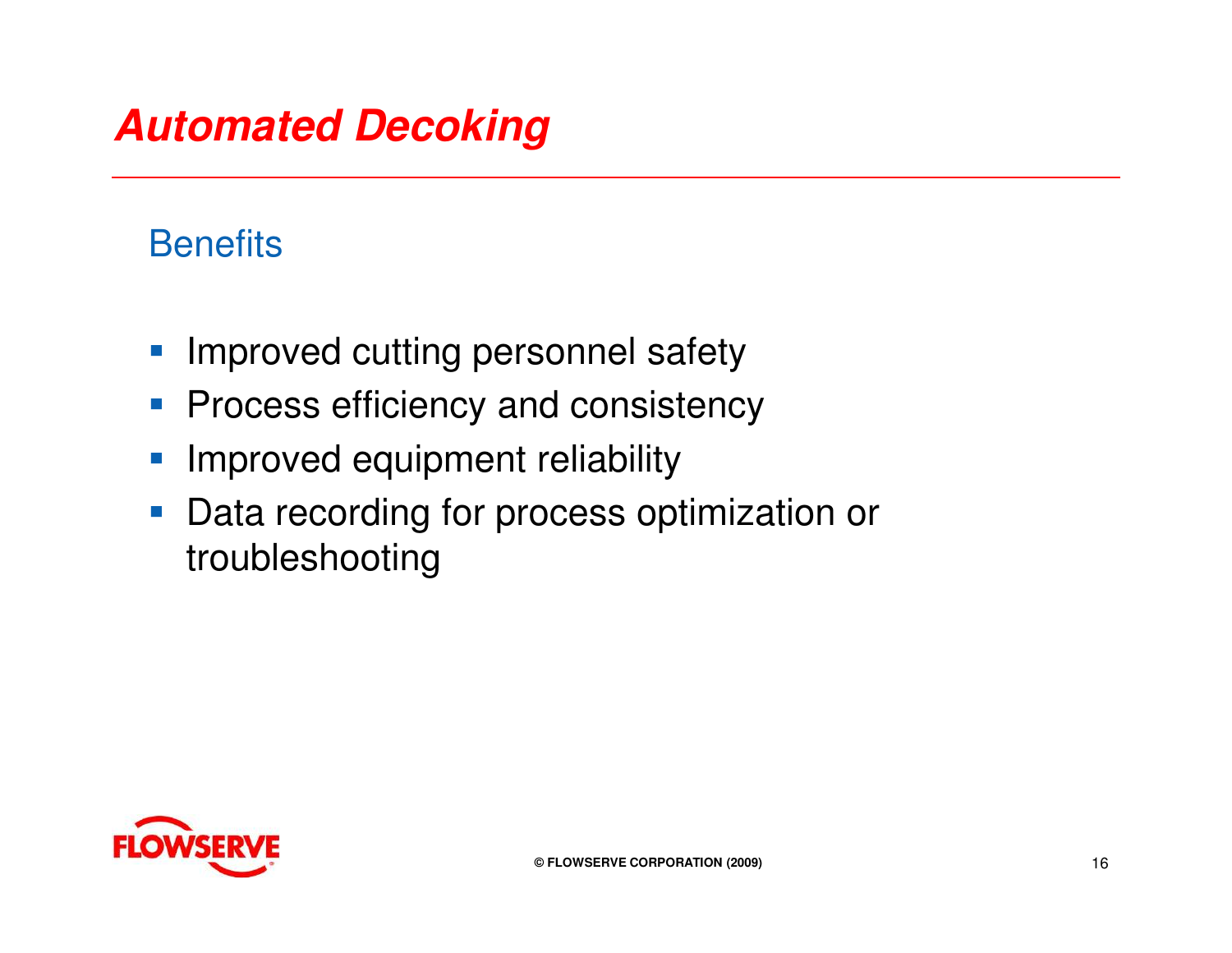## **Automated Decoking**

#### Basic operation

- **Use vibration sensors mounted on the** coke drum to provide feedback on the state of cleanliness of the drum wall
- **Sensors provide interactive feedback on** the cutting status that can optimize the cutting time
- **Program is customized based on site**specific cutting practices and configured with end user



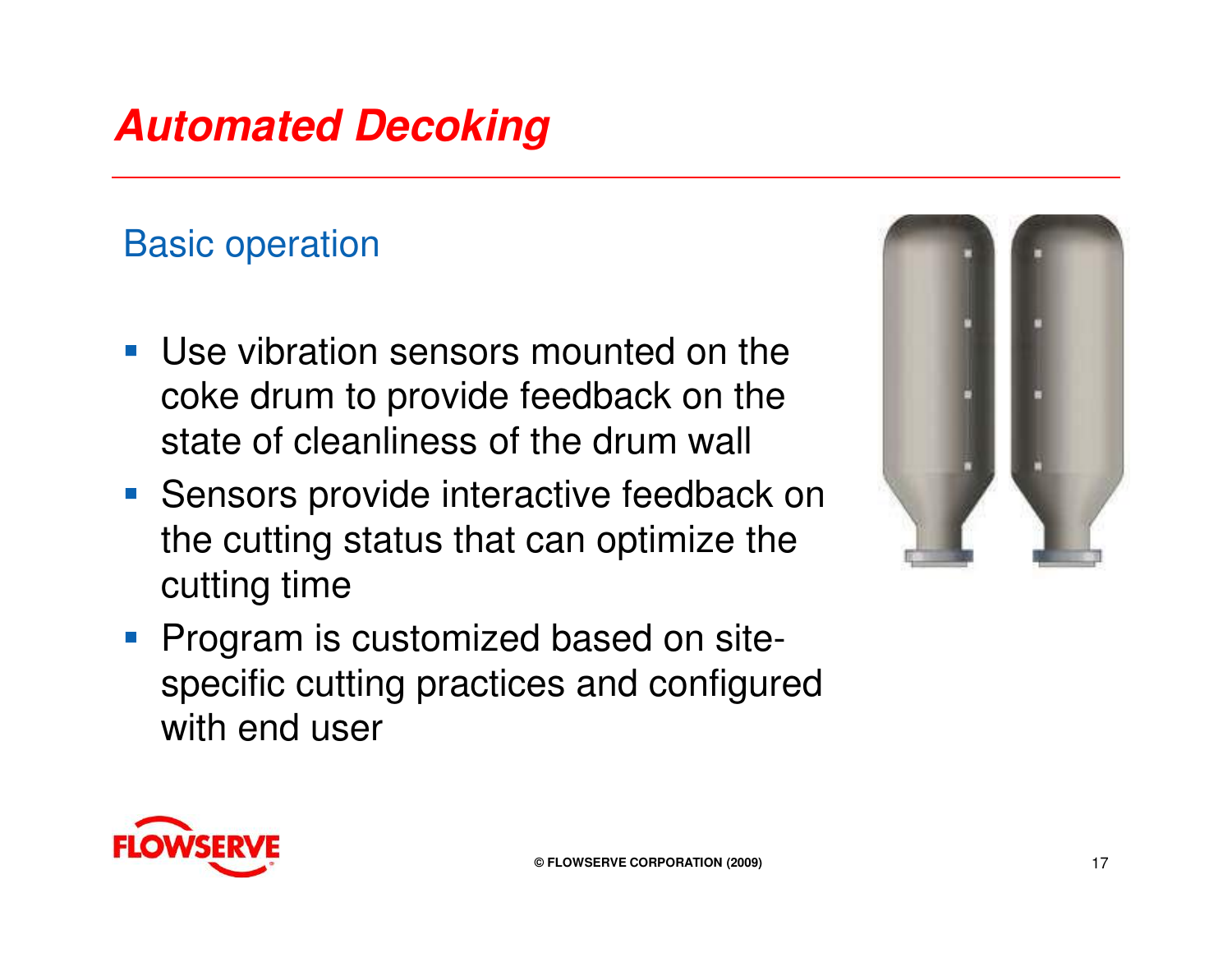#### **Hydraulic Decoking Procedure**

#### Removing coke from the drum

- **Fracture coke bed hydraulically using high-pressure water**
- **Cutting water is recycled**
- 2-Step process
	- 1. Boring





**© FLOWSERVE CORPORATION (2009)**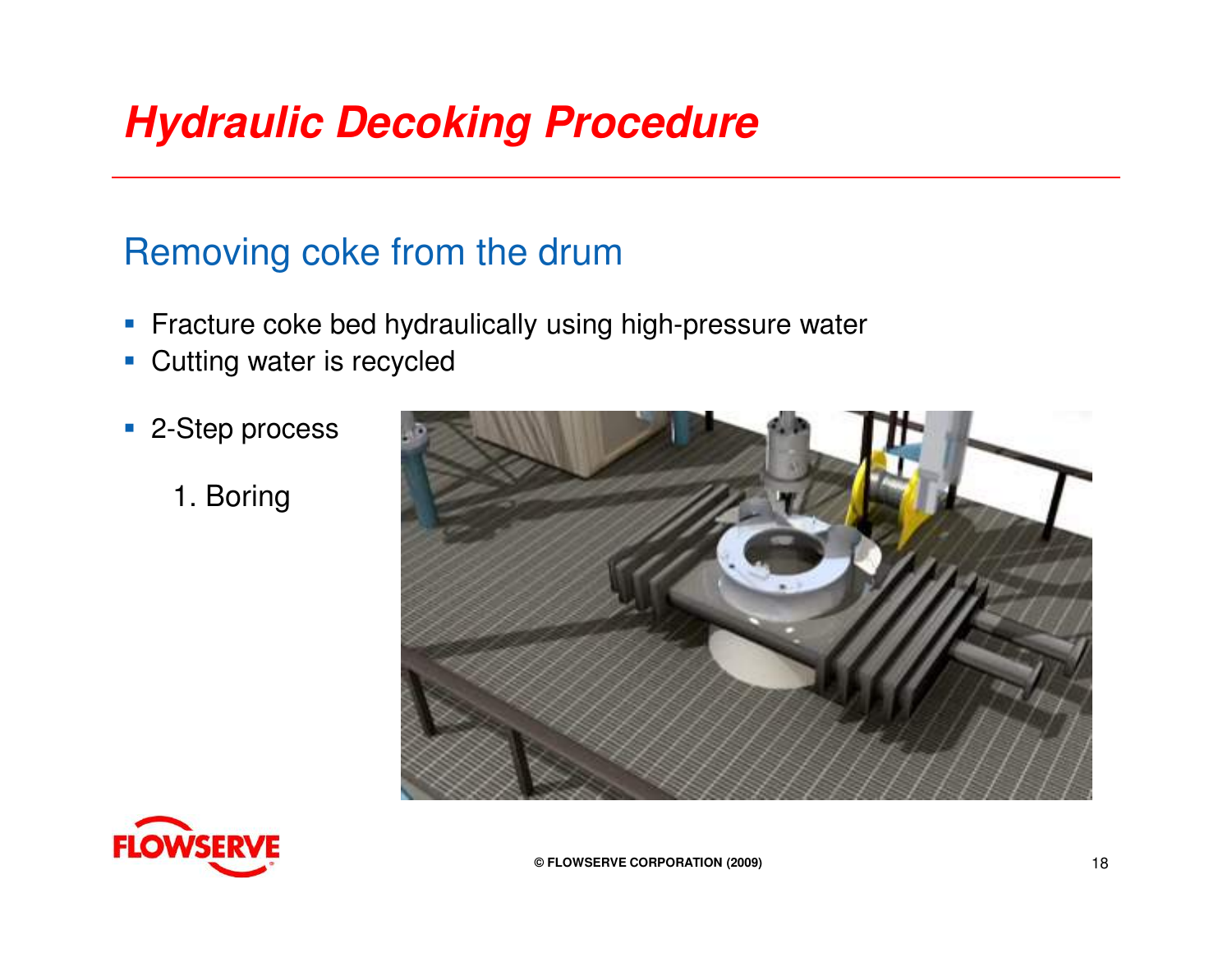#### **Hydraulic Decoking Procedure**

#### Removing coke from the drum

- **Fracture coke bed hydraulically using high-pressure water**
- **Cutting water is recycled**
- 2-Step process
	- 1. Boring
	- 2. Cutting





**© FLOWSERVE CORPORATION (2009)**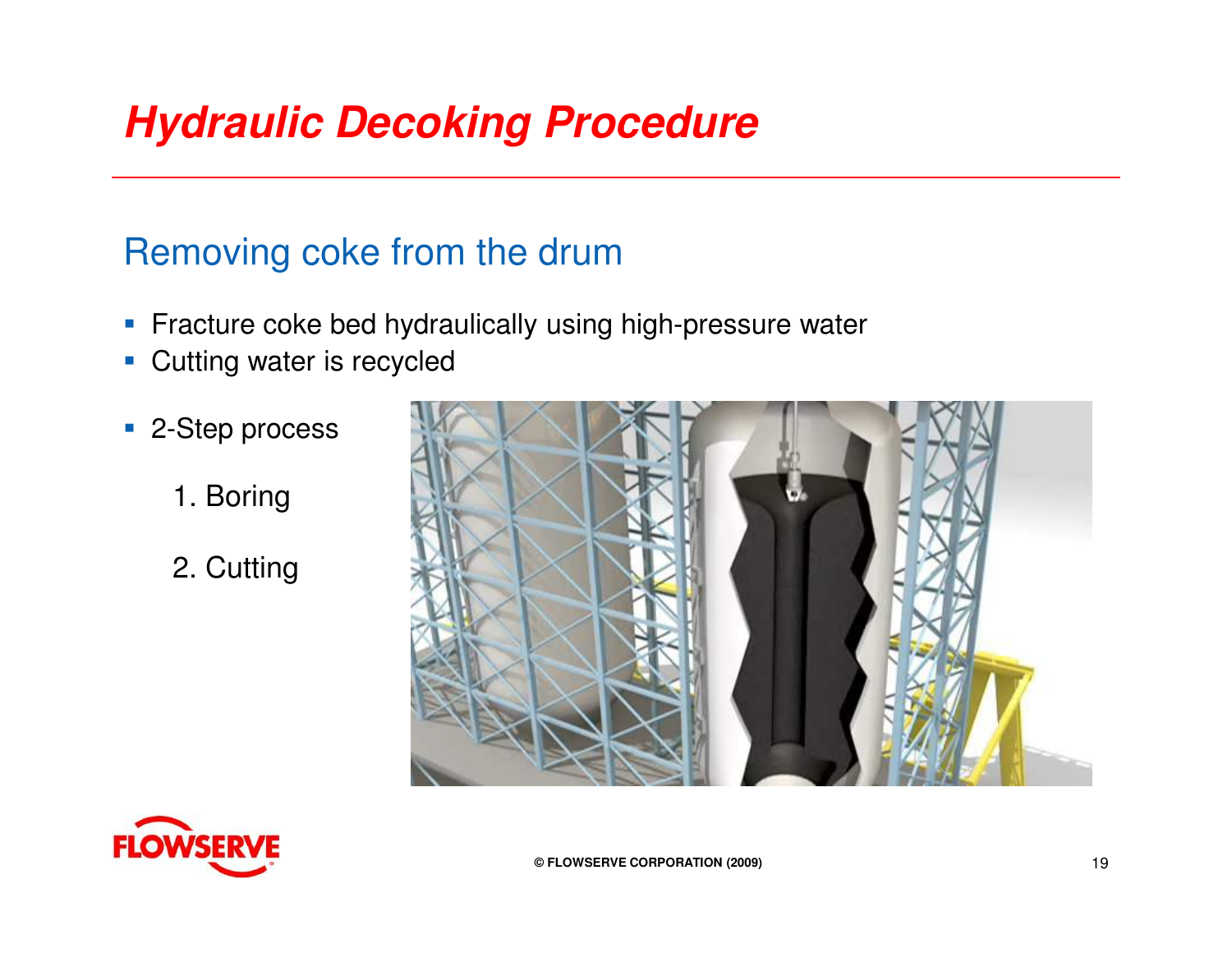#### **AutoShift Installations**

- **Flowserve has AutoShift tools in**service since January 2004
- **Currently have 98 AutoShift tools** in operation at 32 refineries
- More than 70 additional tools/conversions are pending delivery or commissioning



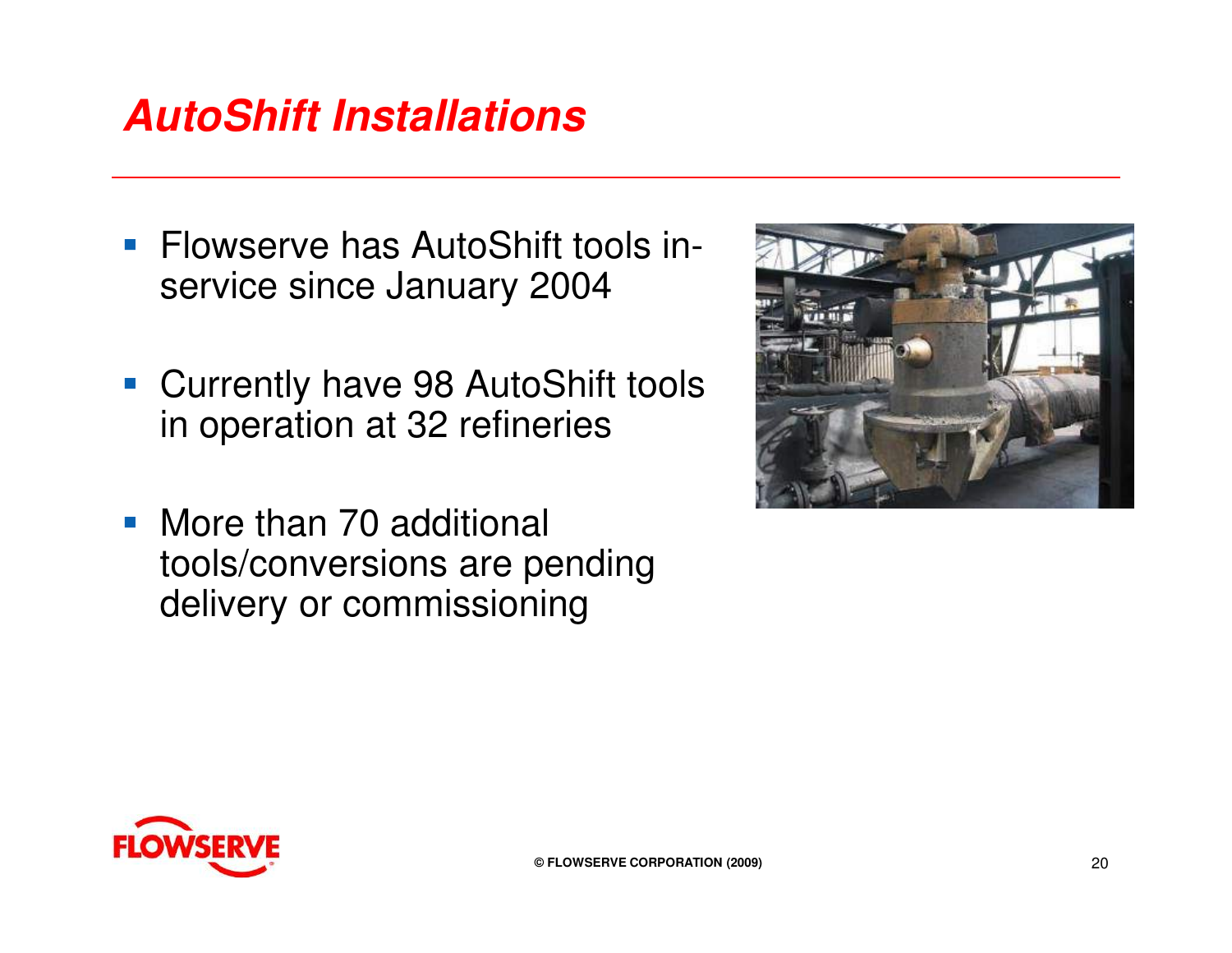#### **Automated Decoking**

Winch and drill stem are operated via PLC control unit and depend upon signals monitoring:

- $\mathcal{L}_{\mathcal{A}}$ Position of the cutting tool
- h. Speed for lowering and lifting the cutting tool
- $\mathcal{L}_{\mathcal{A}}$ Wire rope tension
- Rotation of the drill stem  $\mathcal{L}_{\mathcal{A}}$
- **Coke cutting progress via drum**  $\mathcal{L}_{\mathcal{A}}$ monitoring system



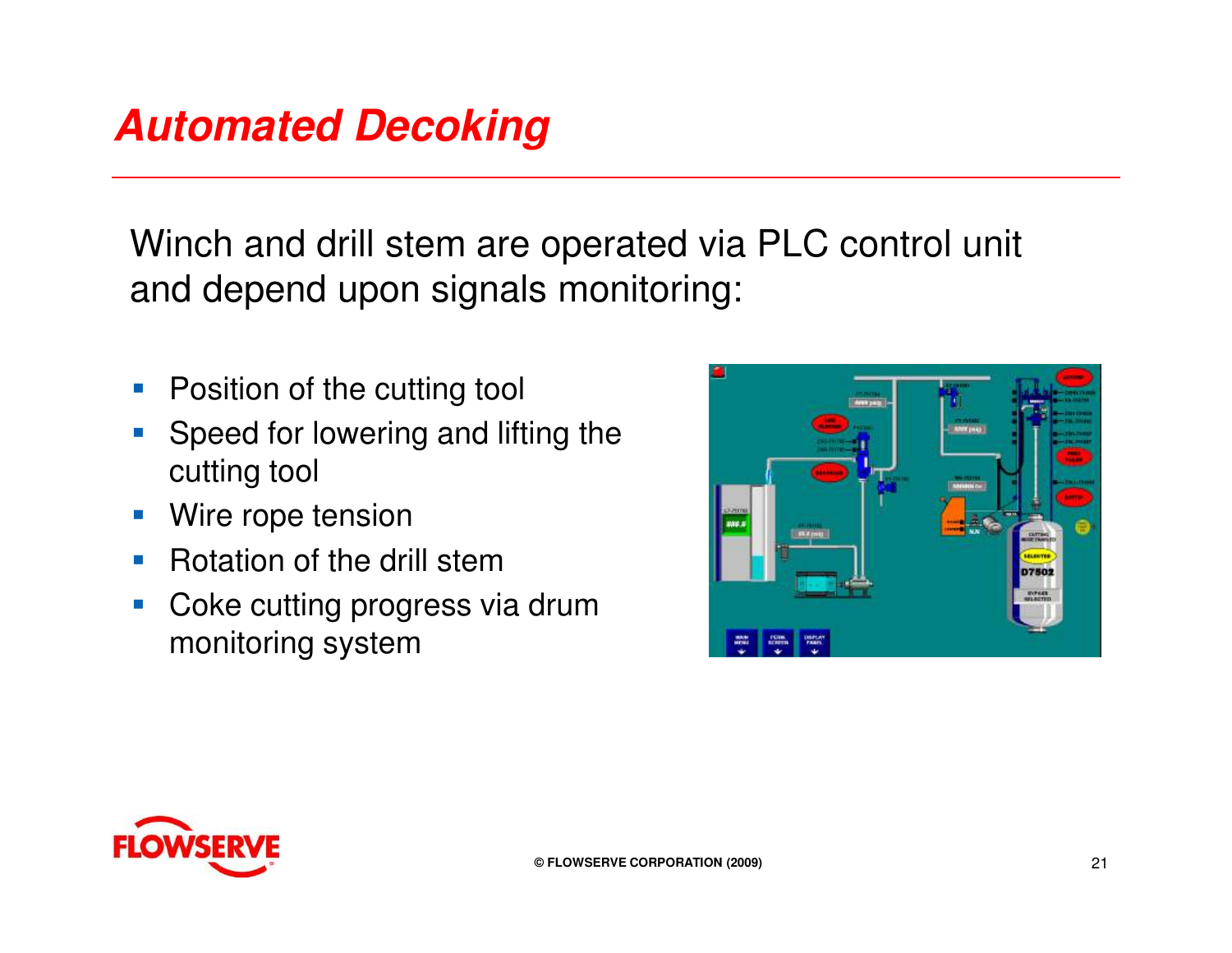#### **Coke Drum Monitoring**

#### Vibration systems

 $\bullet$ Progress monitored on customizable display screens

# **CUTTING**<br> **4700**<br>
5<sup>Rem</sup> 4700 Psig **040100684000** $rac{\text{const}}{\text{scatm}}$



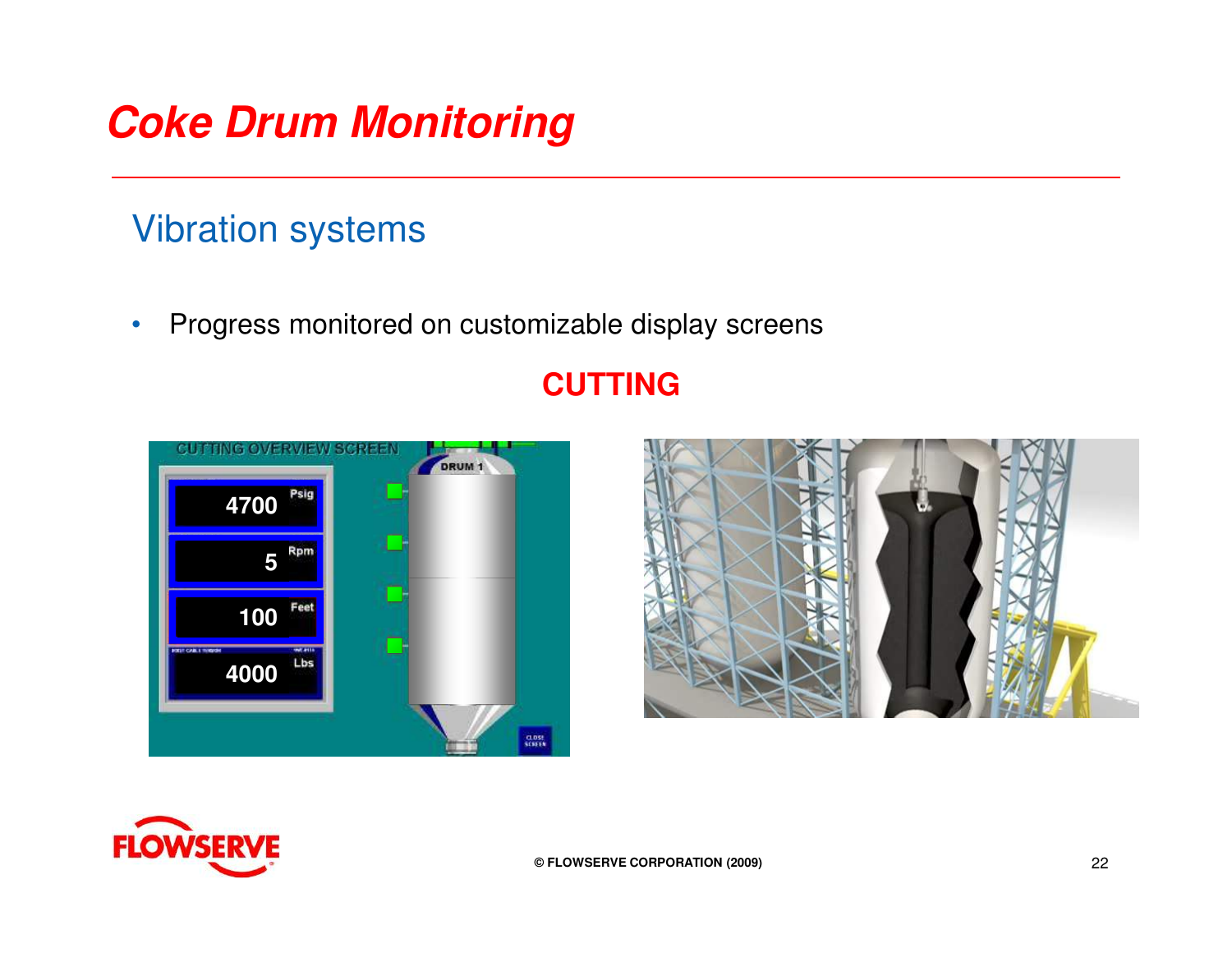#### **Online Assurance for Hydraulic Decoking**

**Customized data viewing portals for global access to** actionable information



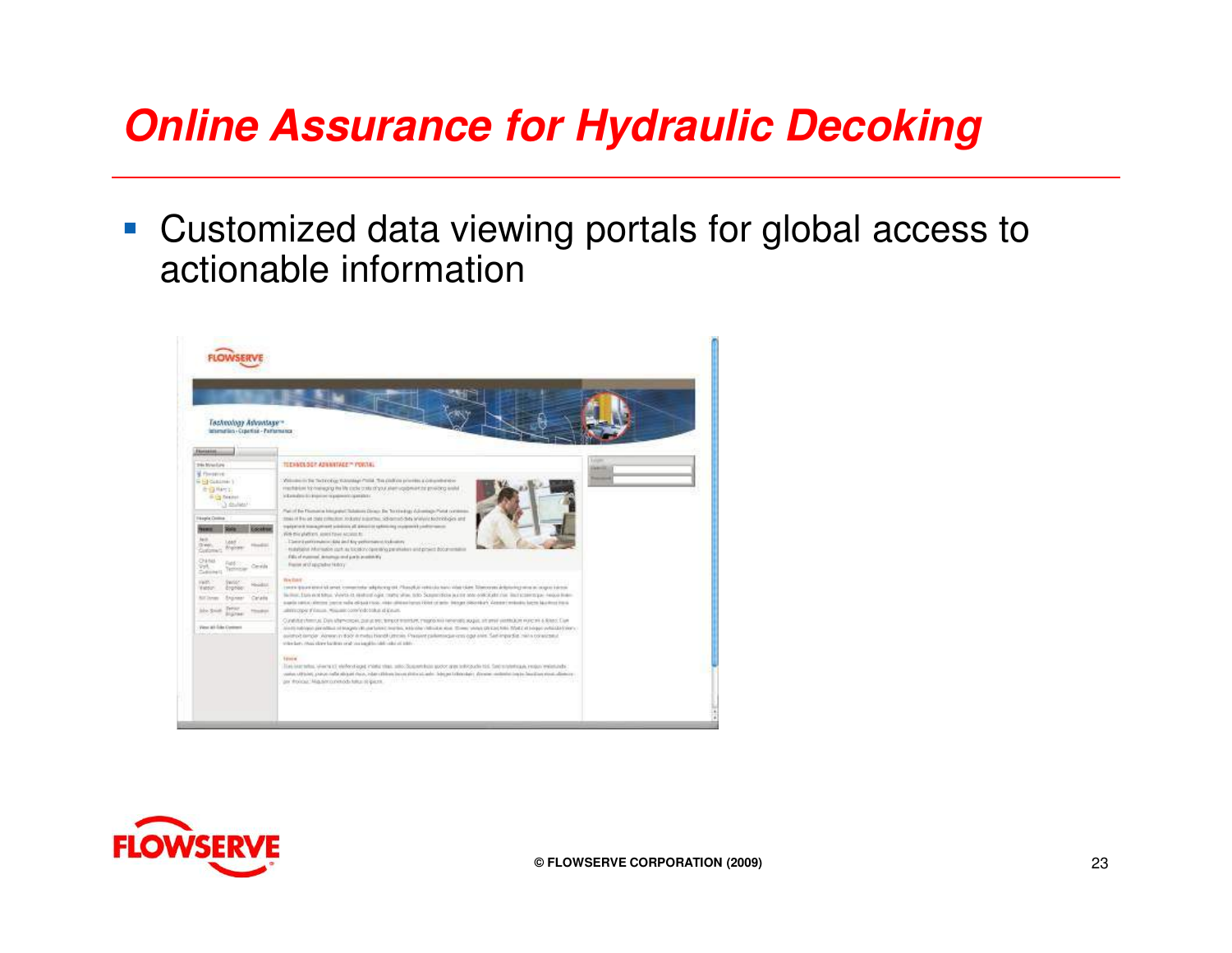#### **Unit / Equipment Level**





**© FLOWSERVE CORPORATION (2009)**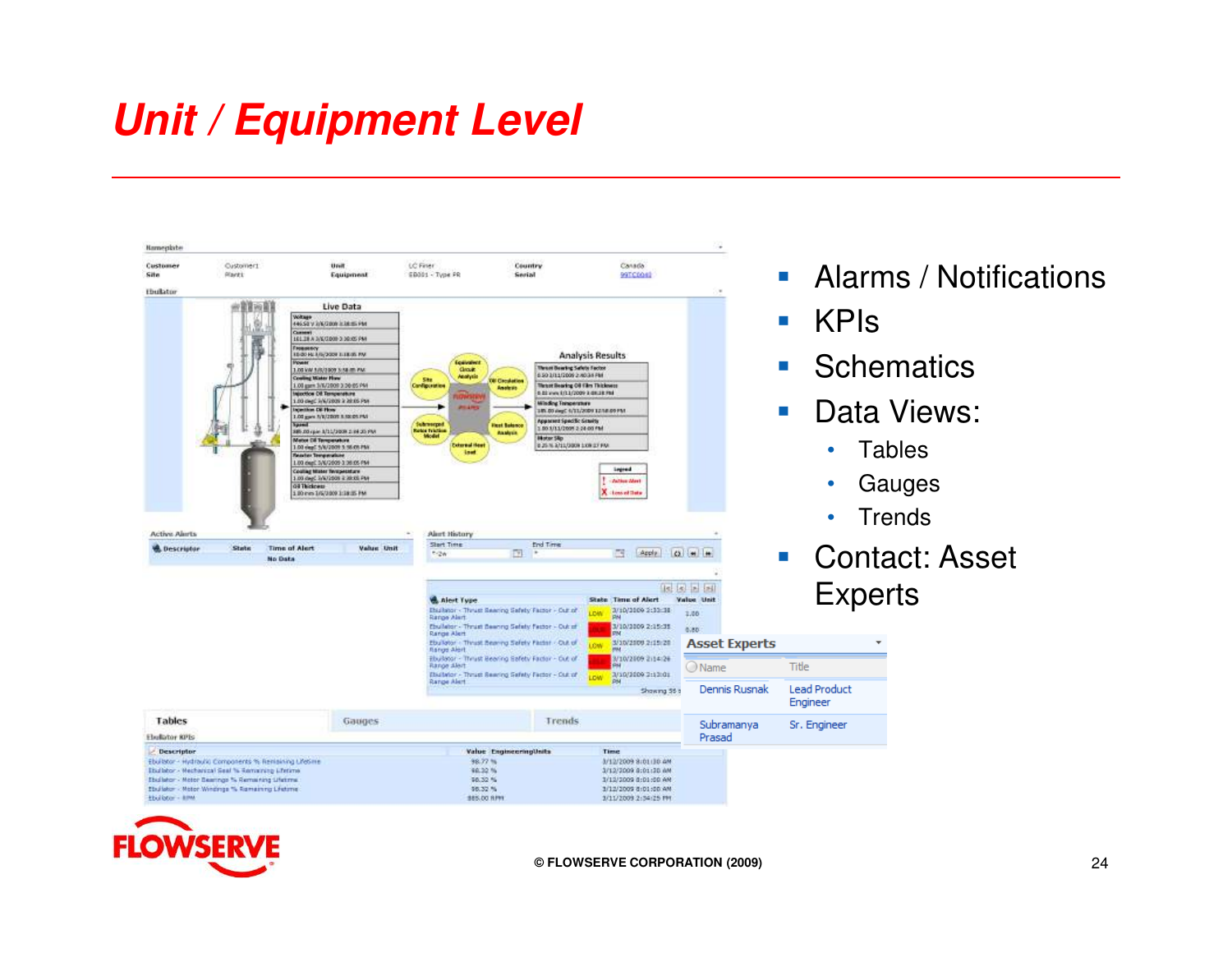#### **Alarms / Notifications**

- **Setup based on sensory data,** KPIs, or custom formulas
- **Notifications can be sent via e**mail or SMS
- **Alarms can be color coded**

| Event/Alarm Summary                             |              | 198                        |
|-------------------------------------------------|--------------|----------------------------|
| <b>Descriptor</b>                               | <b>State</b> | <b>Time</b>                |
| AP001 - Axial Vibration - Trend Change Alarm    |              | HIGH 10/17/2008 2:00:30 PM |
| AP001 - Flow - Instability Alarm                |              | . 10/17/2008 7:59:04 AM    |
| AP001 - Fluid Temperature - Out of Range Alarm  |              | . 10/16/2008 7:18:51 AM    |
| AP001 - Radial Vibration - Trend Change Alarm   |              | HIGH 10/17/2008 1:57:30 PM |
| AP001 - Power - Change of Status Alarm          |              | . 10/16/2008 7:18:51 AM    |
| AP001 - Discharge Pressure - Instability Alarm  |              | . 10/16/2008 7:18:46 AM    |
| AP001 - Discharge Pressure - Out of Range Alarm |              | .10/16/2008 7:18:39 AM     |
| AP001 - Seal Temperature - Out of Range Alarm   |              | . 10/16/2008 7:18:51 AM    |

| Event/Alarm History Time Range                   |              |                          |                      |  |  |  |  |
|--------------------------------------------------|--------------|--------------------------|----------------------|--|--|--|--|
| Start Time<br>End Time<br>$x - 2h$<br>Te<br>l se |              | Te<br><b>Apply</b>       | O.<br>'n.            |  |  |  |  |
| <b>Event/Alarm History</b>                       |              |                          |                      |  |  |  |  |
|                                                  |              |                          | $\geq$               |  |  |  |  |
| <b>Alert Type</b>                                | <b>State</b> | <b>Time Triggered</b>    | <b>Value Units</b>   |  |  |  |  |
| AP001 - Axial Vibration - Trend Change<br>Alarm  | <b>HIGH</b>  | 10/17/2008 2:00:30<br>PM | 0.05 in/sec<br>РK    |  |  |  |  |
| AP001 - Axial Vibration - Trend Change<br>Alarm  | HIGH         | 10/17/2008 1:59:30<br>PM | 0.04 in/sec<br>DK    |  |  |  |  |
| AP001 - Axial Vibration - Trend Change<br>Alarm  | ЮGН          | 10/17/2008 1:58:00<br>PM | $0.04$ in/sec<br>pk  |  |  |  |  |
| AP001 - Radial Vibration - Trend Change<br>Alarm | <b>HIGH</b>  | 10/17/2008 1:57:30<br>PM | $0.10$ in/sec<br>вk  |  |  |  |  |
| AP001 - Axial Vibration - Trend Change<br>Alarm  | HIGH         | 10/17/2008 1:56:31<br>PM | $0.04$ in/sec<br>ok  |  |  |  |  |
|                                                  |              |                          | Showing 1 to 5 of 52 |  |  |  |  |

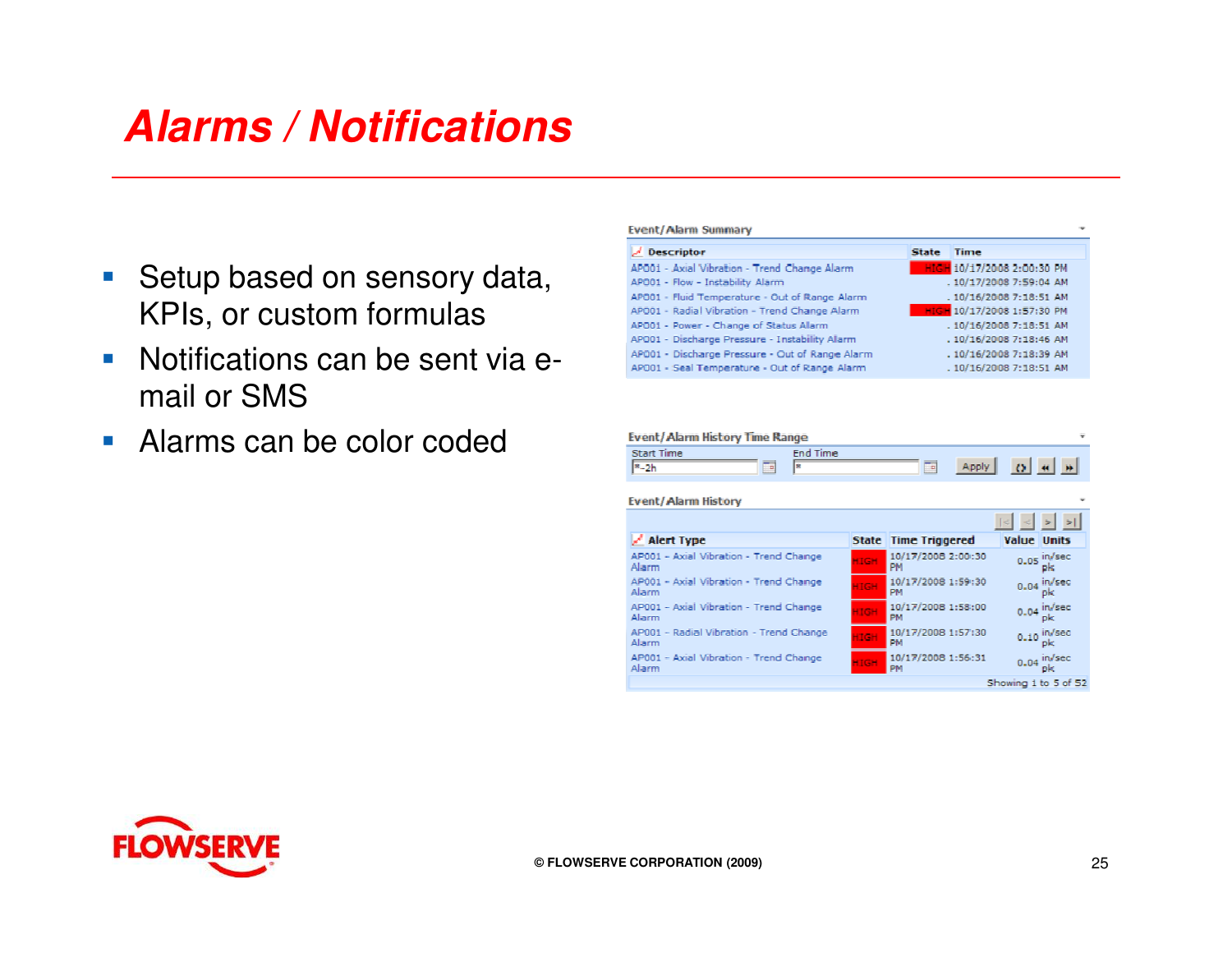## **KPIs –Tables / Gauges / Trends**



- Key Performance or Process **Indicators**
- $\left\vert \cdot \right\rangle$  Can be based on sensory data, equations, life cycle data, etc
- $\overline{\phantom{a}}$  Multiple visualizations:
	- Tables, Gauges, Trends



**Service Service**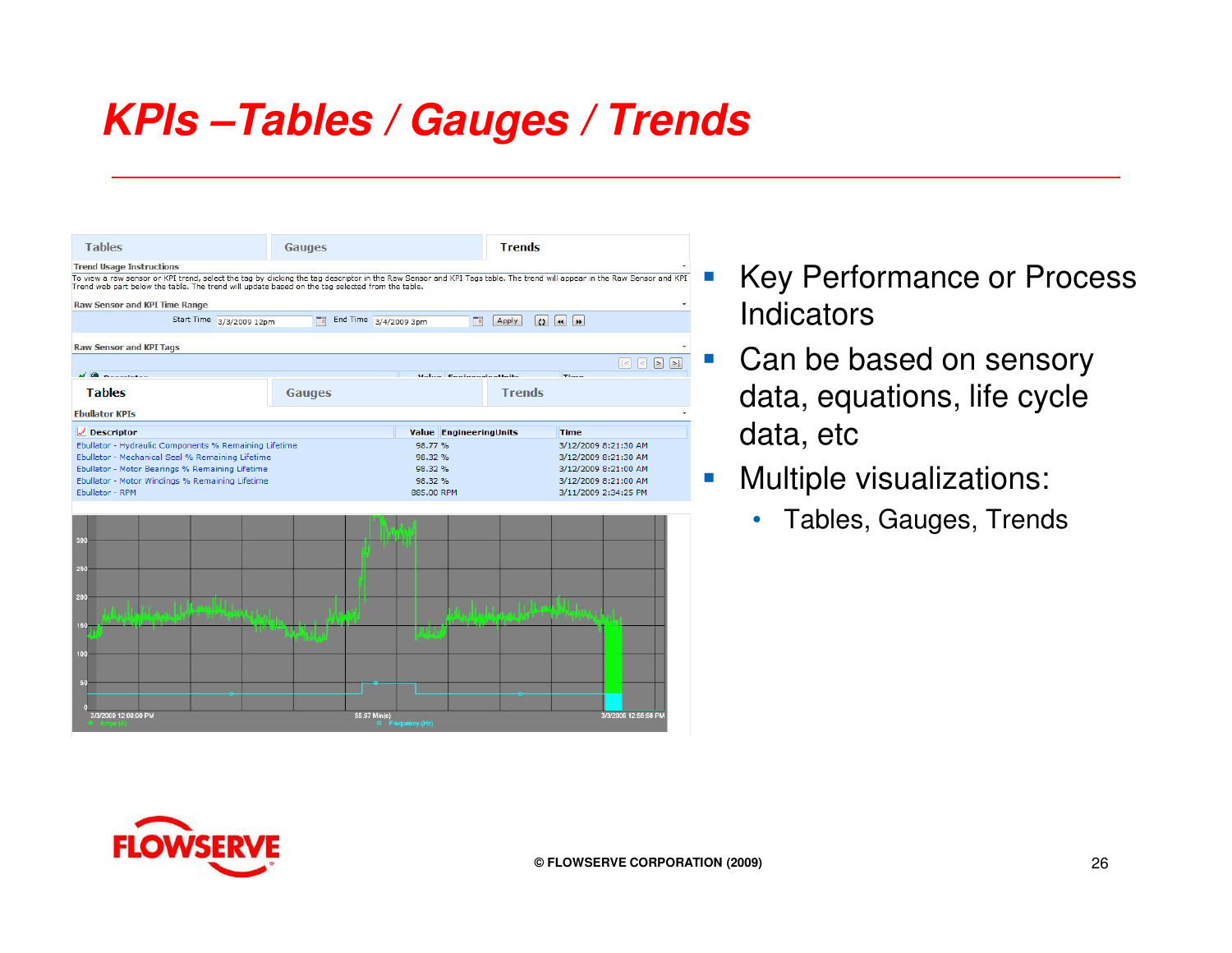#### **Asset Info - Enterprise Data**

|                                                                         | Reserve Product   1791117/4509 Para Excel                                                                                                                                                                                  |                                           |                                  |                                                                           |                                                    | Industries lights of the Constitution of |
|-------------------------------------------------------------------------|----------------------------------------------------------------------------------------------------------------------------------------------------------------------------------------------------------------------------|-------------------------------------------|----------------------------------|---------------------------------------------------------------------------|----------------------------------------------------|------------------------------------------|
|                                                                         | <b>FLOWSERVE Customer</b>                                                                                                                                                                                                  |                                           |                                  |                                                                           |                                                    | TAIN HIGHLIGHT                           |
|                                                                         |                                                                                                                                                                                                                            |                                           | <b>Blandard Fung System</b>      |                                                                           |                                                    |                                          |
|                                                                         | <b>Remaining Auto Contact Contact Contact Auto Contact Ave. 2012 12:00:00 PM Contact Ave. 2012 12:00:00 PM Contact Ave. 2012 12:00:00 PM Contact Ave. 2012 12:00:00 PM Contact Ave. 2012 12:00:00 PM Contact Ave. 2013</b> |                                           |                                  |                                                                           |                                                    |                                          |
|                                                                         | <b>Sto Stricture</b>                                                                                                                                                                                                       |                                           |                                  | David is fury Fyrest + had him sale + 22 of Henrik                        |                                                    |                                          |
|                                                                         | <b>W. Riterance</b>                                                                                                                                                                                                        |                                           | A Standard Form RE 2 Motoride    |                                                                           |                                                    |                                          |
|                                                                         | <b>Biga suppress</b><br><b>Register</b> 6                                                                                                                                                                                  |                                           |                                  |                                                                           |                                                    |                                          |
|                                                                         | If the Service Form Scener                                                                                                                                                                                                 |                                           |                                  | Bill of Materials                                                         |                                                    |                                          |
|                                                                         | 11 Climber of Paris<br>Price banks                                                                                                                                                                                         | <b>End a part</b>                         |                                  |                                                                           | <b>Max 8</b>                                       |                                          |
|                                                                         | <b>C Hubbar</b>                                                                                                                                                                                                            | <b>COLTER</b>                             | <b>Bayton UFC</b><br>піумотін    | Type:<br><b>Hallaptian</b>                                                | <b>GOLDS UNDER</b>                                 |                                          |
|                                                                         | Right Gallery 2<br><b>Ill man z</b>                                                                                                                                                                                        | <b>Didentity:</b>                         | 315                              | <b>Pump by M Norder</b>                                                   | 38.1                                               |                                          |
| Sweet   Silene   (StCL) Dedict And Islam                                |                                                                                                                                                                                                                            |                                           |                                  |                                                                           | (topical standards = 2.5) (let : 2.6) (dec = 2.10) |                                          |
|                                                                         |                                                                                                                                                                                                                            |                                           |                                  | The har beneat hard lyings                                                | B                                                  |                                          |
| <b>ROWSERVE Customer</b>                                                |                                                                                                                                                                                                                            |                                           |                                  |                                                                           |                                                    |                                          |
|                                                                         | Standard Purry System.                                                                                                                                                                                                     |                                           |                                  |                                                                           |                                                    |                                          |
|                                                                         | Reach - Distances - 1 Section re-                                                                                                                                                                                          |                                           |                                  |                                                                           |                                                    |                                          |
| 14x Mrachure                                                            | JERUSA E PURA PURAT E PUBLICATO DE PROTECCIO ESTE                                                                                                                                                                          |                                           |                                  |                                                                           |                                                    |                                          |
|                                                                         | <b>ID Availant Progrittation are their</b>                                                                                                                                                                                 |                                           |                                  |                                                                           |                                                    |                                          |
| Belgi budanel  <br>  Trida Pent                                         |                                                                                                                                                                                                                            |                                           |                                  |                                                                           |                                                    |                                          |
| <b>ICA's Transact Fung Sylvan</b>                                       | <b>Mattlehance Data</b>                                                                                                                                                                                                    |                                           |                                  |                                                                           |                                                    |                                          |
| <b>O MARKET</b>                                                         | <b>WASHING</b>                                                                                                                                                                                                             |                                           | dance the country of the country |                                                                           |                                                    |                                          |
| <b>SIGNARY</b><br><b>Ballyman</b><br><b>U Hutan</b><br><b>Chy/Index</b> | Newton Contemp Limited Limited States (400)                                                                                                                                                                                |                                           |                                  |                                                                           |                                                    | More Jevines + Litcher Litchers + 2 &    |
| <b>Highbases</b><br>Country).                                           |                                                                                                                                                                                                                            |                                           |                                  |                                                                           |                                                    | PASS: NOVEAWARE                          |
| <b>FIGHTHAM P</b>                                                       | <b>FLOWSERVE Customer</b>                                                                                                                                                                                                  |                                           |                                  |                                                                           |                                                    |                                          |
| Goneral.<br>Nettial Manhesson done 1                                    |                                                                                                                                                                                                                            | Standard Perce System                     |                                  |                                                                           |                                                    |                                          |
| <b>State Bill</b>                                                       | installation and terrorist do  (Strained Street Indians)                                                                                                                                                                   | to climate a matchester.                  |                                  |                                                                           |                                                    |                                          |
| <b>Local</b><br>Maneropole Alexand<br><b>Student</b><br>Toprate         | <b>Blue Metallacer</b><br>of Galaxyan                                                                                                                                                                                      | Roarwood Forty Forever J. Johns           |                                  |                                                                           |                                                    |                                          |
| Date: Type                                                              | Eda business 1                                                                                                                                                                                                             | <b>Handed Form Drawings</b><br><b>STC</b> |                                  |                                                                           |                                                    |                                          |
| JOILI/SNT Commission<br>$F = 0$<br>Federal Canala                       | Extenset<br><b>V-Letted L</b><br>King .                                                                                                                                                                                    |                                           | Saulesi, On                      | their<br>England                                                          | Standard Fung System<br><b>Bark G. Farm</b>        |                                          |
| THE OWNER                                                               | 10 (2) Gendard Furly Screen<br>Enancy<br>arum madeland, EST                                                                                                                                                                | sta:                                      |                                  | <b>Savid Number</b>                                                       | mo.                                                |                                          |
| <b>Hoster</b><br>Topress<br><b>Harry H</b><br><b>STAR</b>               | in the second<br><b>NOT Hallen</b>                                                                                                                                                                                         |                                           |                                  |                                                                           |                                                    |                                          |
| (I billions Engine: Child's                                             | <b>Executive</b>                                                                                                                                                                                                           |                                           |                                  | 8.2 Standard Mark 3 pamp, Oning 2 and Group 3.                            |                                                    |                                          |
| J. Air Jam Tarre<br>Analise                                             | $3$ Res $1$                                                                                                                                                                                                                |                                           |                                  |                                                                           |                                                    |                                          |
| <b>LASCORNE</b><br><b>Best</b><br>Her If The Carbon                     | <b>Flood in English</b>                                                                                                                                                                                                    |                                           | FB)                              |                                                                           |                                                    |                                          |
|                                                                         | <b>The State State</b>                                                                                                                                                                                                     |                                           |                                  |                                                                           | DH)                                                |                                          |
| UESCHIE Text                                                            | $\frac{1}{2}$<br>Engineer                                                                                                                                                                                                  |                                           |                                  |                                                                           | 35                                                 |                                          |
| Non-Planeet Pemp Skot                                                   |                                                                                                                                                                                                                            |                                           |                                  |                                                                           |                                                    |                                          |
| 1 Paneed for Jan 2005                                                   | Chetur<br>Gall<br>Exclusive<br>Tackmouth                                                                                                                                                                                   |                                           |                                  |                                                                           |                                                    |                                          |
|                                                                         | $\propto$ 2000 $\sim$                                                                                                                                                                                                      |                                           |                                  |                                                                           |                                                    |                                          |
|                                                                         | <b>Engineer</b>                                                                                                                                                                                                            |                                           |                                  |                                                                           |                                                    |                                          |
|                                                                         | 3 miles Henri Seks                                                                                                                                                                                                         |                                           |                                  |                                                                           |                                                    |                                          |
| <b>DISCRETE SORG</b>                                                    | Links Scott, Street                                                                                                                                                                                                        |                                           |                                  |                                                                           |                                                    |                                          |
|                                                                         | <b>Alle all'US carried</b>                                                                                                                                                                                                 |                                           |                                  |                                                                           |                                                    |                                          |
|                                                                         | <b>Incomedia</b><br><b>EXIMAL</b>                                                                                                                                                                                          |                                           |                                  | décimen<br><b>Supported</b>                                               |                                                    |                                          |
|                                                                         |                                                                                                                                                                                                                            |                                           |                                  |                                                                           |                                                    |                                          |
|                                                                         |                                                                                                                                                                                                                            |                                           | Group 2 (tal<br>Giria 13m        | come aligning facebook and anywhere.<br>The of bounting chains structures |                                                    |                                          |
|                                                                         |                                                                                                                                                                                                                            |                                           |                                  | (se)                                                                      |                                                    |                                          |
|                                                                         |                                                                                                                                                                                                                            |                                           |                                  |                                                                           |                                                    |                                          |
|                                                                         |                                                                                                                                                                                                                            |                                           |                                  |                                                                           |                                                    |                                          |
|                                                                         |                                                                                                                                                                                                                            |                                           |                                  |                                                                           |                                                    |                                          |
|                                                                         |                                                                                                                                                                                                                            |                                           |                                  |                                                                           |                                                    |                                          |
|                                                                         |                                                                                                                                                                                                                            |                                           |                                  |                                                                           |                                                    |                                          |
|                                                                         |                                                                                                                                                                                                                            |                                           | 35                               | <b>Beams</b>                                                              |                                                    |                                          |
|                                                                         |                                                                                                                                                                                                                            |                                           | <b>STATE APPROVAL</b><br>18      | <b>Silver Here</b>                                                        | <b>Side of the Contract</b>                        |                                          |
|                                                                         |                                                                                                                                                                                                                            |                                           | <b>SECTION AND</b>               | hina                                                                      |                                                    |                                          |
|                                                                         |                                                                                                                                                                                                                            |                                           |                                  | <b><i>Company</i></b>                                                     | 8833                                               |                                          |
|                                                                         |                                                                                                                                                                                                                            |                                           | i an                             | p pre                                                                     | 重語                                                 |                                          |
|                                                                         |                                                                                                                                                                                                                            |                                           |                                  |                                                                           |                                                    |                                          |
|                                                                         |                                                                                                                                                                                                                            |                                           | <b>FR Savor</b>                  | 第一院 些                                                                     |                                                    |                                          |
|                                                                         |                                                                                                                                                                                                                            |                                           |                                  |                                                                           |                                                    |                                          |
|                                                                         |                                                                                                                                                                                                                            |                                           |                                  |                                                                           |                                                    |                                          |
|                                                                         |                                                                                                                                                                                                                            |                                           |                                  |                                                                           |                                                    |                                          |
|                                                                         |                                                                                                                                                                                                                            |                                           |                                  |                                                                           |                                                    |                                          |
|                                                                         |                                                                                                                                                                                                                            |                                           |                                  |                                                                           |                                                    |                                          |

- $\mathcal{L}_{\mathcal{A}}$ Maintenance Data
- **Installation Information**  $\overline{\mathcal{A}}$
- $\mathcal{L}_{\mathcal{A}}$ Drawings
- Bill of Materials

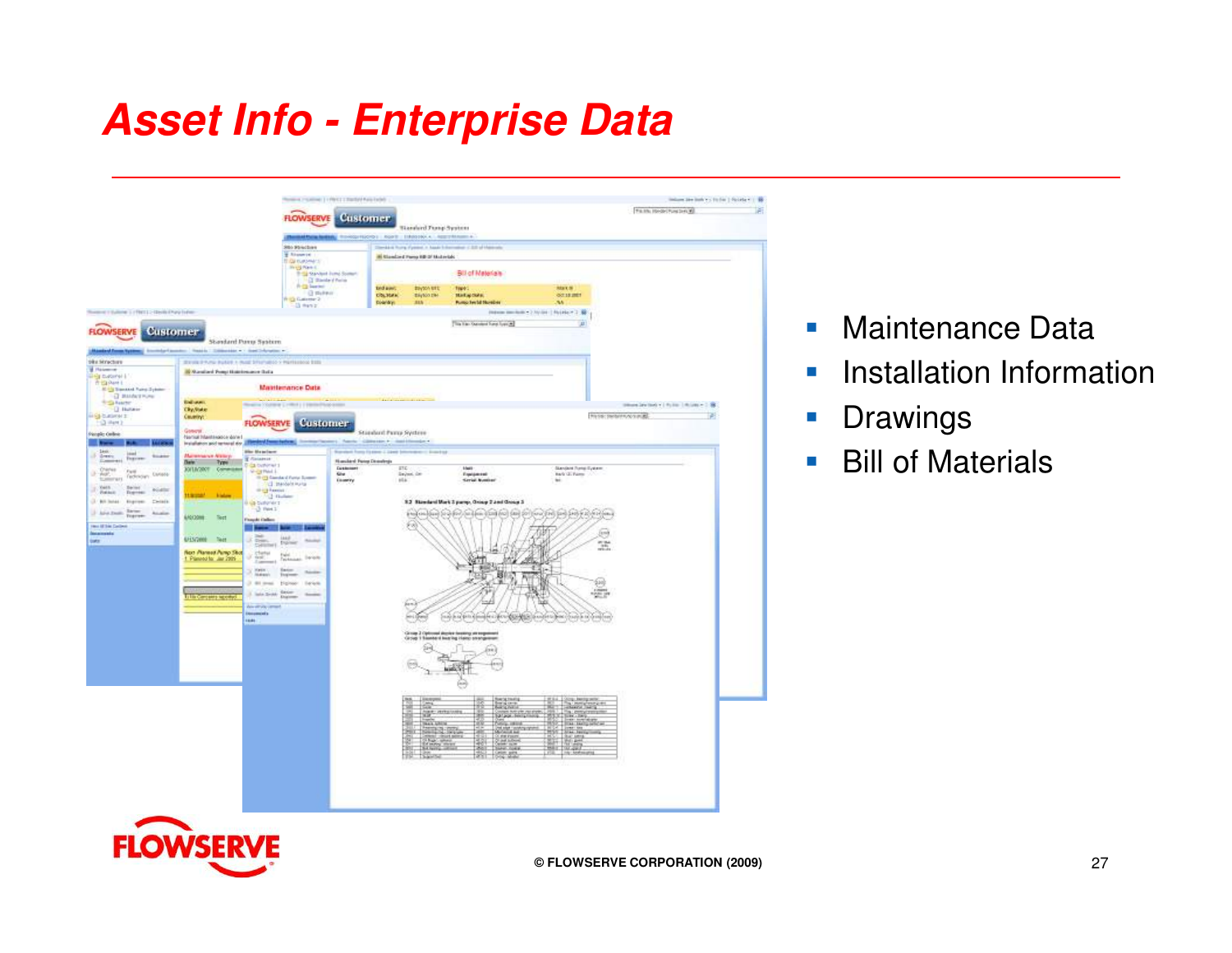## **Reports**



- **Service Service**  Reports are built using Excel and shared via the web
- $\left\vert \cdot \right\vert$ Custom layouts
- Can pull sensory data live and/or historically
- Can embed trends, graphics, etc.

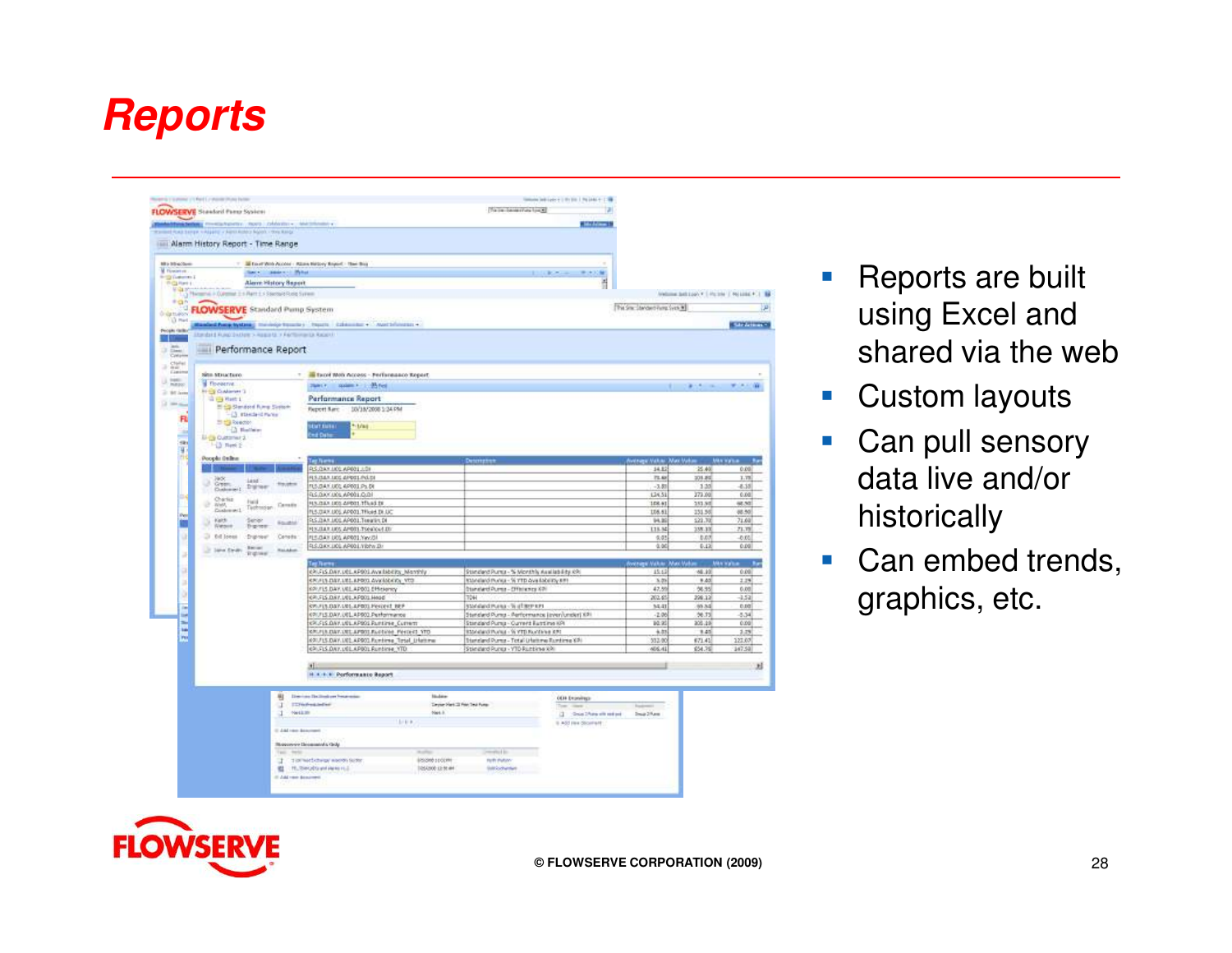## **Online Assurance for Hydraulic Decoking**

- $\mathcal{L}_{\mathcal{A}}$ Real-time equipment monitoring and control systems
- **Advanced diagnostics algorithms which predict** equipment behavior and provide information to help prevent unplanned or emergency breakdowns
- **Intelligent algorithms for automated control of the** decoking process
- **Customized data viewing portals for global access to** actionable information